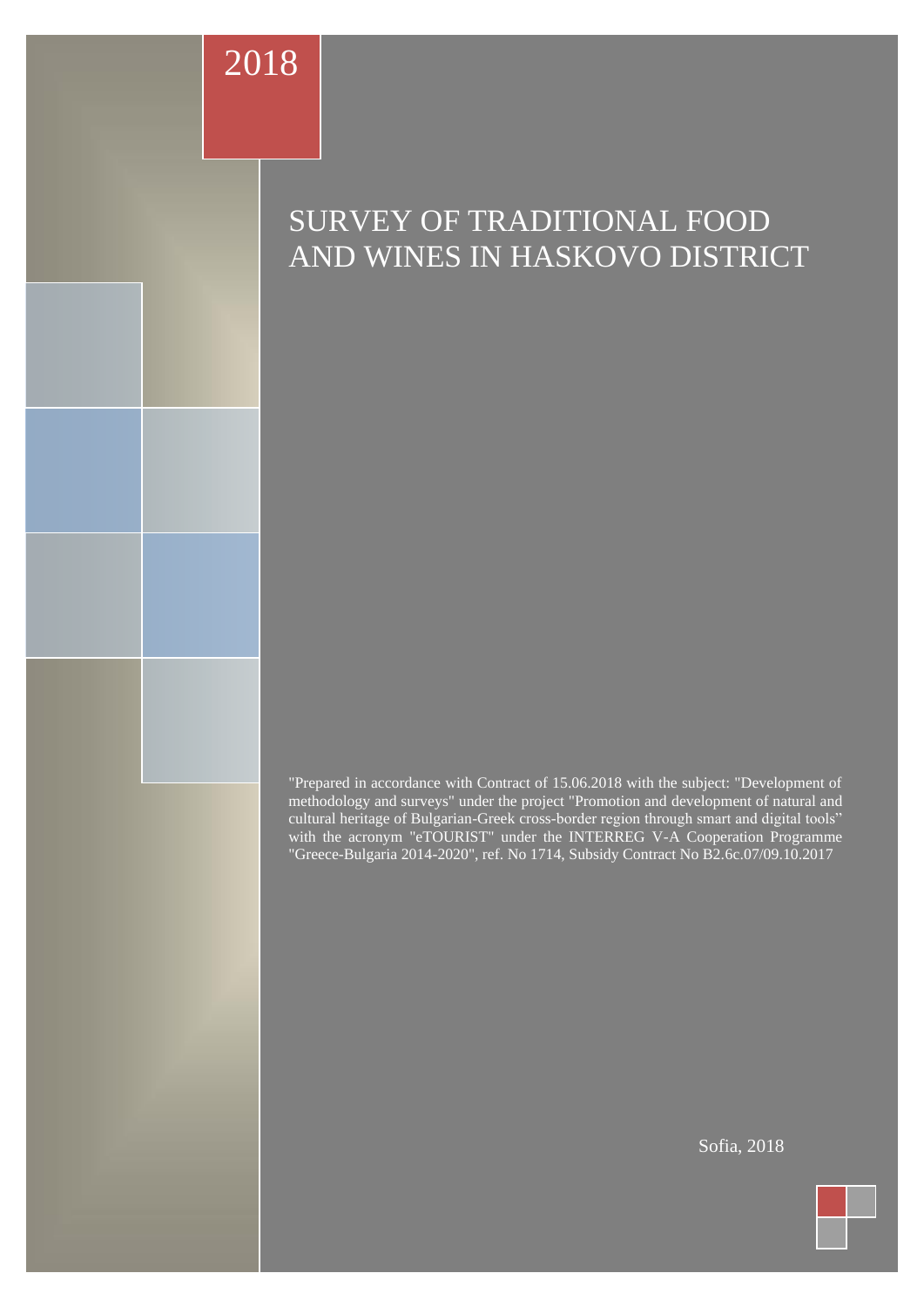



## **Contents**

| II. GENERAL OVERVIEW OF TRADITIONAL FOOD AND WINES 3                |     |
|---------------------------------------------------------------------|-----|
|                                                                     |     |
|                                                                     |     |
| V. ANALYSIS AND EVALUATION OF THE TRADITIONAL CULINARY FEATURES     |     |
|                                                                     |     |
| SIGNIFICANCE FOR THE PRESERVATION OF THE CULINARY HERITAGE 15       |     |
| VI. VINE-GROWING AND WINE-MAKING TRADITIONS IN HASKOVO DISTRICT 17  |     |
|                                                                     |     |
|                                                                     |     |
| TYPICAL WINE GRAPE VARIETIES FOR THE REGION AND EVALUATION OF THEIR |     |
|                                                                     |     |
| EXAMINED POSSIBILITIES FOR PROMOTING HASKOVO AS A WINE-GROWING      |     |
|                                                                     | .29 |
|                                                                     |     |

This document has been created within the framework of the project "Promotion and development of natural and cultural heritage of the Bulgarian-Greek cross-border region through smart and digital tools" (eTOURIST), finance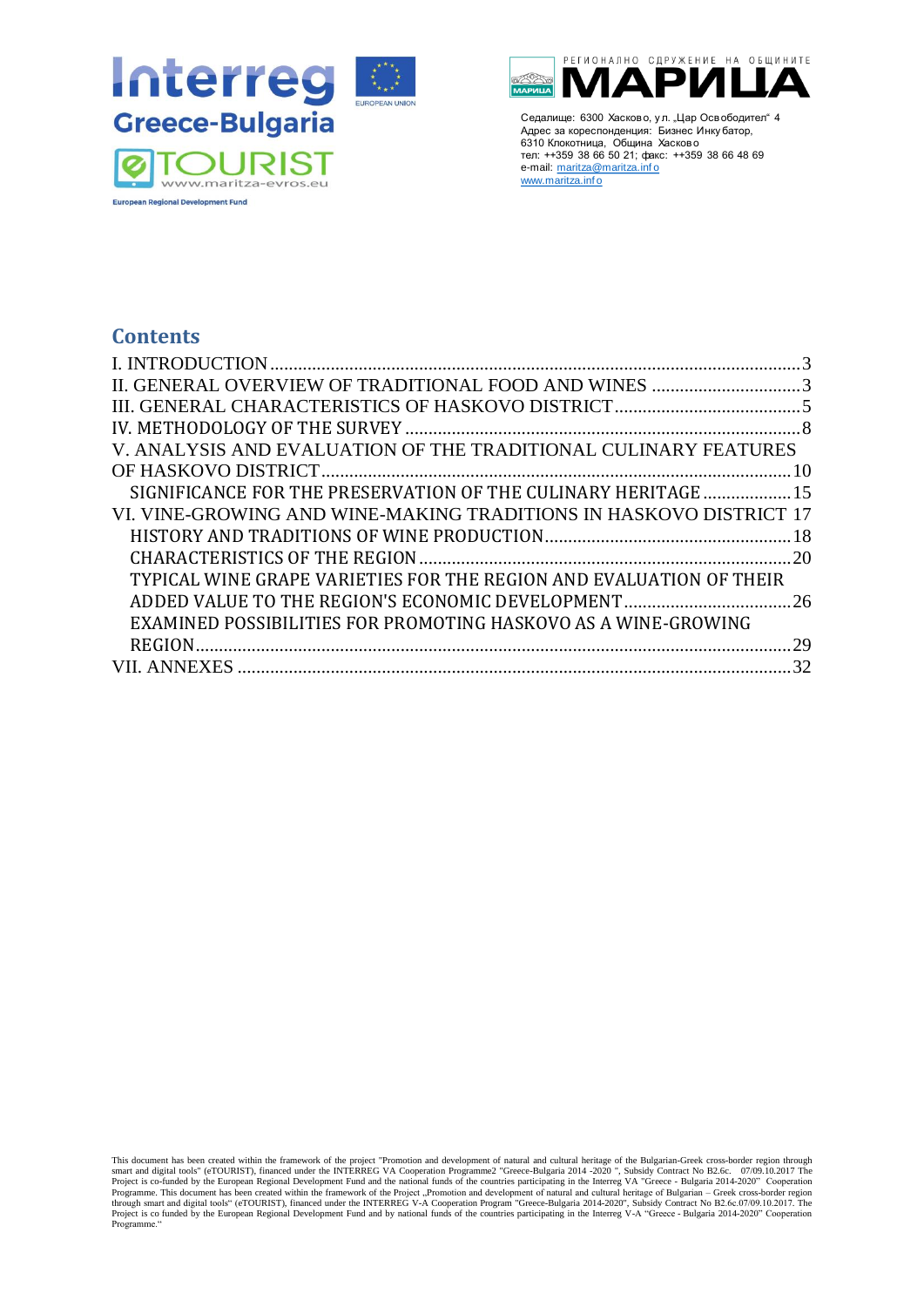



### <span id="page-2-0"></span>I. INTRODUCTION

This document in implementation of Action 2. Studying the traditional food and wines in Haskovo District has been prepared by EFTA SERVICES Ltd. - Contractor in execution of the Public Procurement Contract with Regional Municipalities Association "Maritza" – Contracting authority with subject "Development of methodology and surveys" under the project "Promotion and development of natural and cultural heritage of Bulgarian-Greek cross-border region through smart and digital tools" with acronym "eTOURIST" under the INTERREG V-A "Greece-Bulgaria- 2014-2020" Cooperation Programme, Ref. No 1714, Subsidy Contract No B2.6c.07/09.10.2017

The purpose of the document is to examine the traditional food and wines in the region of Haskovo and to evaluate the traditional culinary features of Haskovo district in the context of the criterion "significance for the preservation of the region's culinary heritage", as well as to explore the opportunities for promoting Haskovo as a winegrowing region and to analyze the typical local wine grape varieties and their added value to the economic development of the area.

## <span id="page-2-1"></span>II. GENERAL OVERVIEW OF TRADITIONAL FOOD AND WINES

## *"Cuisine is an integral and extremely distinctive part of the culture of a society."*

The term "cuisine" did not come to life all of a sudden, it evolved along with the overall cultural development of mankind. Eating is an essential element in the building of individual and collective identity. On the individual level, we grow by eating food typical of our culture. Food is part of who we really are. Many of us associate the food from our childhood with feelings of warmth and dear memories and it binds us to our families, which have a special and personal value to us. The food eaten at home often turns into the comfortable form of food we look for as adults in a time of spiritual frustration and stress. On a larger scale, food is an important element of culture. Traditional cuisine is passed on from generation to generation. It is an expression of cultural identity. For example, immigrants usually bring the traditional food of their native countries with them wherever they go, and cooking their traditional dishes is a way to preserve their culture when they move to new places. Continuing to produce the food from their native culture symbolizes the pride they take in their ethnicity.

Until the mid  $19<sup>th1</sup>$  and early  $20<sup>th</sup>$  century, average Bulgarians were unpretentious in terms of what was being put on their table. Food usually consisted of one and the same products, depending on the season. The food itself, both in the countryside and in towns,

<sup>1</sup> <https://bulgarianhistory.org/tradicionna-bulgarska-kuhnia-nazad-vuv-vremeto/>

This document has been created within the framework of the project "Promotion and development of natural and cultural heritage of the Bulgarian-Greek cross-border region through smart and digital tools" (eTOURIST), financed under the INTERREG VA Cooperation Programme2 "Greece-Bulgaria 2014 -2020 ", Subsidy Contract No B2.6c. 07/09.10.2017 The<br>Project is co-funded by the European Regional Developme Programme. This document has been created within the framework of the Project "Promotion and development of natural and cultural heritage of Bulgarian – Greek cross-border region<br>through smart and digital tools" (eTOURIST) Project is co funded by the European Regional Development Fund and by national funds of the countries participating in the Interreg V-A "Greece - Bulgaria 2014-2020" Cooperation Programme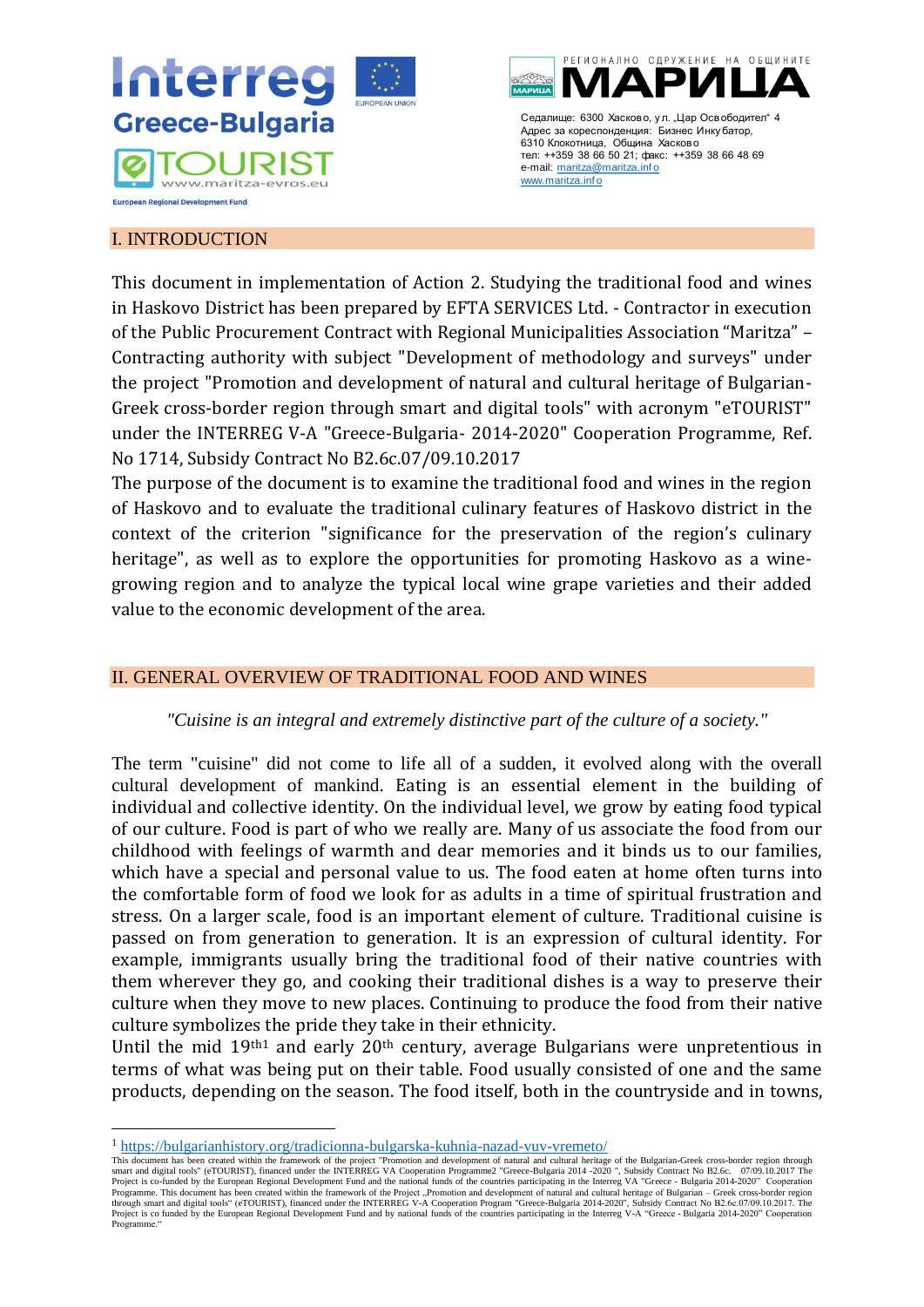



came from the home-made production of the household itself - from the field or garden in the yard. Traditional Bulgarian dishes, such as soups, stews, stuffed vegetables, were present daily on the table. During the harvest season, when the entire day was spent working in the field, people used to eat only bread and onions, and when it was not a period of fasting - also cheese.

Bulgarian cuisine offers such a variety of ingredients that it was impossible to experience any shortage of an ingredient or poor nutrition. For Bulgarians in the past, the preparation of dishes was not a vocation or some mysterious form of art, it was simply a household chore that had to be done, yet it was an extremely important part of their everyday lives. What we call today our morning meal or more popularly known as breakfast, did not bear that name in the past. This name emerged later, mainly under Russian influence. In the traditional Bulgarian ethnological dictionary, breakfast was called "porucheg" or "pohapka", meaning taking a bite. The so-called "pohapka" and lunch were not of such vital importance - usually the men going to work and the children going to school would carry food from home with them for these two meals. It was of major importance in what conditions the family would live - whether in an urban or in a village setting. In rural families the day started early at dawn and ended late in the evening, usually lasting for about 14 hours.

Dinner, however, was of great importance. It was regarded as a sacred ritual when everyone gathered around the table - young and old alike. It was unacceptable to be late or absent at dinnertime, with exceptions being made only for the sick or those who were on the road. Dinner was always eaten at home. The dinner meal itself started only after the head of the family had come back. Everyone was eating together. The symbolism that this Bulgarian tradition holds is that every generation in a house carries something unique so everyone has something to learn from the other, whether younger or older. That is how the family grew stronger and the feeling in each and every family member that they have a close person next to them who is part of themselves reinforced the sense of belonging to a common ideal and nation.

Traditionally, bread was the staple food of Bulgarians regardless of their social status – no matter whether they lived in a town or village, whether rich or poor, bread was always present at the table. Some traditional Bulgarian foodstuffs such as beans have been known in Bulgarian lands for about 300 years now. The Bulgarian agricultural fields have ideal conditions for its cultivation. Beans as well as maize were brought to the Balkan Peninsula mainly by merchants from the Ottoman Empire who had travelled to the American continent. Another product of significant importance in Bulgarian cuisine is sour cabbage (sauerkraut). And surely the most emblematic food in Bulgarian national cuisine is yogurt. Desserts also have a serious presence in Bulgarian cuisine. The preparation of jams/preserves from different types of fruits is a tradition that is still observed today. Examples of these are petmez (thickened grape syrup), rachel (quince or pumpkin jelly or jam), as well as jams made of figs, raspberries or rose petals. Very popular among sweet foods and drinks are halva and boza. Boza is an ancient drink which used to be made from a fermented mash of millet, wheat, rye or another type of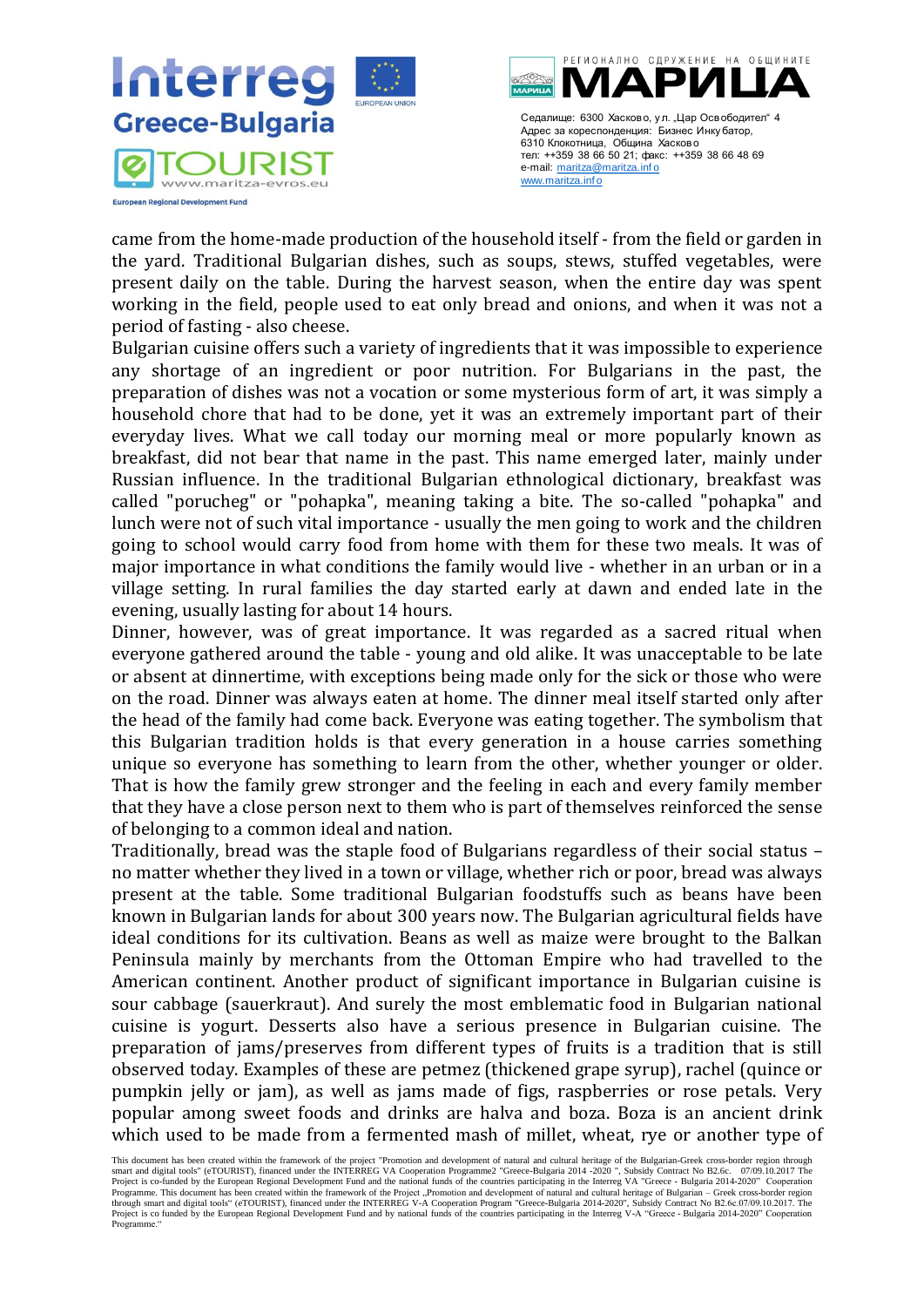



flour, sweetened with sugar or honey. Halva was traditionally made from ground sesame seeds, butter and other ingredients. The most popular variety is the so-called tahanhalva, which is made from roasted and ground sesame seeds in the form of a paste (tahini). Along with the variety of dishes, Bulgaria boasts a centuries-old tradition in the preparation of homemade wine. This beverage plays a particularly important role in Bulgarian history and traditional life, and its presence is indispensable on the table of almost every festive occasion. It is a well-known fact that even British politician Winston Churchill used to order each year 500 litres of Bulgarian wine, which serves as yet another proof that it has long been appreciated and well-known for its good taste and sophisticated properties all over the world.

#### <span id="page-4-0"></span>III. GENERAL CHARACTERISTICS OF HASKOVO DISTRICT

Haskovo district is located in the south-eastern part of Bulgaria's South Central region.



It comprises 261 towns and villages organized in 11 municipalities: **Haskovo, Dimitrovgrad, Harmanli, Simeonovgrad, Svilengrad, Madzharovo, Ivaylovgrad, Lyubimets, Mineralni Bani, Stambolovo** and **Topolovgrad** with a total area of 5,543 km².

The area has a varied relief, its northern and central part being occupied by the Upper Thracian Plain. A distinctive characteristic of this region is the presence of the vast, low-lying lands along river banks and high groundwater that favour the inten-

sive use of farmland. The presence of flat country relief and fertile soils has a beneficial impact on all sectors and sub-sectors of agriculture, the construction of irrigation systems and transport arteries. A large area of the southern part of the district is occupied by the lower slopes and foothills of the Eastern Rhodopes and the Sakar Mountain. The territory of the Eastern Rhodopes is characterized by rich flora and fauna. The Mediterranean influence, the geological past of the mountain and the peculiarities of local life and culture have helped form and preserve diverse habitats, which has resulted in an extremely high biodiversity.

The current state of the local economy in Haskovo district is characterized by welldeveloped clear-cut sectors and well-established market traditions. Large production units are the active driving force of the local economy, while small and medium-sized enterprises contribute to improving the business environment, accelerating the economic growth and optimizing the productive structure of the regional economy. Most of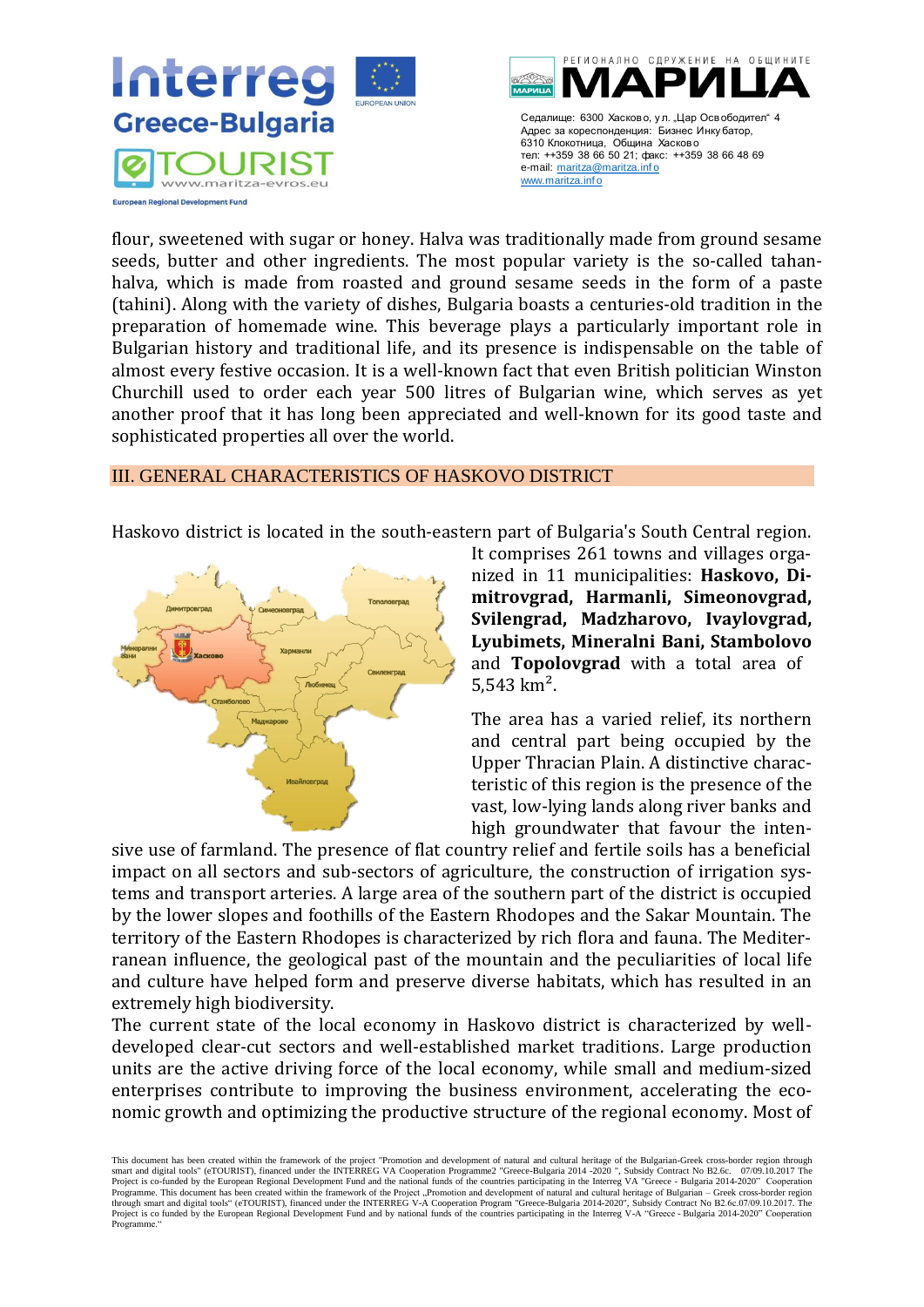

smaller businesses operate in the field of services and trade, including sewing and knitwear companies, bakeries, meat processing and dairy processing workshops, etc.

One of the leading sectors for Haskovo district, employing most of the population in the region, is *plant growing*. Factors that have a beneficial impact are the specific soil and climate conditions for the development of agriculture. The moderate-Mediterranean climate, combined with the abundant water resources in the region, are important prerequisites for growing a wide variety of crops.



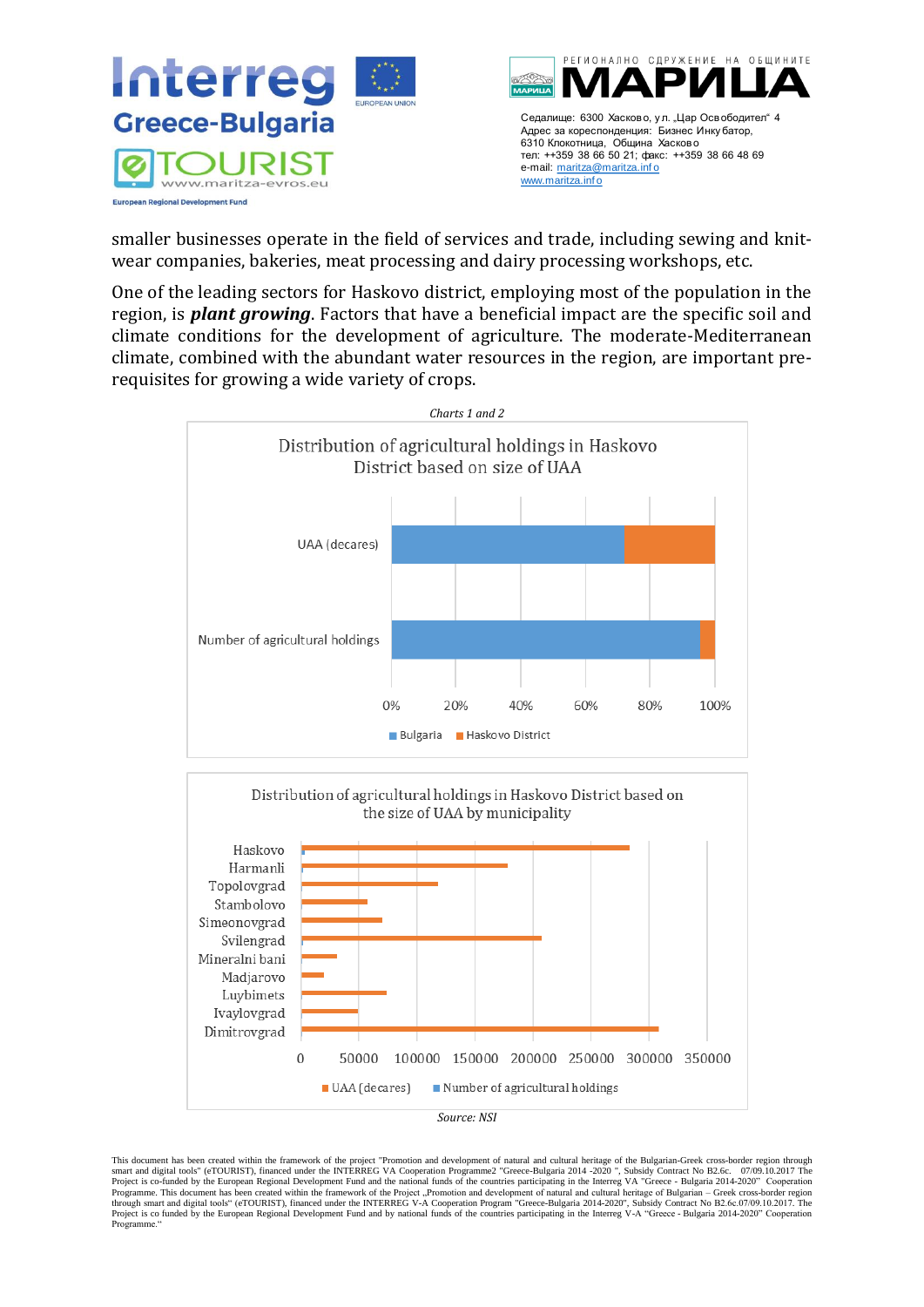

A rich variety of agricultural crops are grown, including wheat, barley, and maize. The most widespread technical crops are sunflower, cotton and tobacco. Tobacco is grown mainly in the lower parts of the Eastern Rhodopes and Sakar Mountain. Haskovo District is famous for its production of watermelons, melons, with its excellent grapes, tomatoes, cucumbers and many other fruits and vegetables. The region boasts exceptionally favourable conditions for growing large plantations of permanent crops - strawberries, raspberries, sour cherries, cherries, apricots, peaches and others.



Priority in the development of plant growing is the planting and replanting of young vineyards, increasing the plots planted with permanent crops and the creation of nurseries for certified species. The region is famous for its good wine grape varieties Merlot, Cabernet Sauvignon, Pamid and Dimyat. The wine-making centres in the territory of the region attract the fans of the so-called "wine tourism". The sub-sector of *livestock breeding* is developed almost entirely by private entrepreneurs and is characterized by a high relative share of small farms. The low-lying lands of the region are favourable for breeding cattle, pigs and poultry, and the semi-mountainous areas - for sheep and goats. The prospects for livestock farming in the region are related to the consolidation of livestock farms in order to increase productivity and benefit to the maximum from funding under international programs. In recent years, there has been a significant increase in farms raising ducks, etc.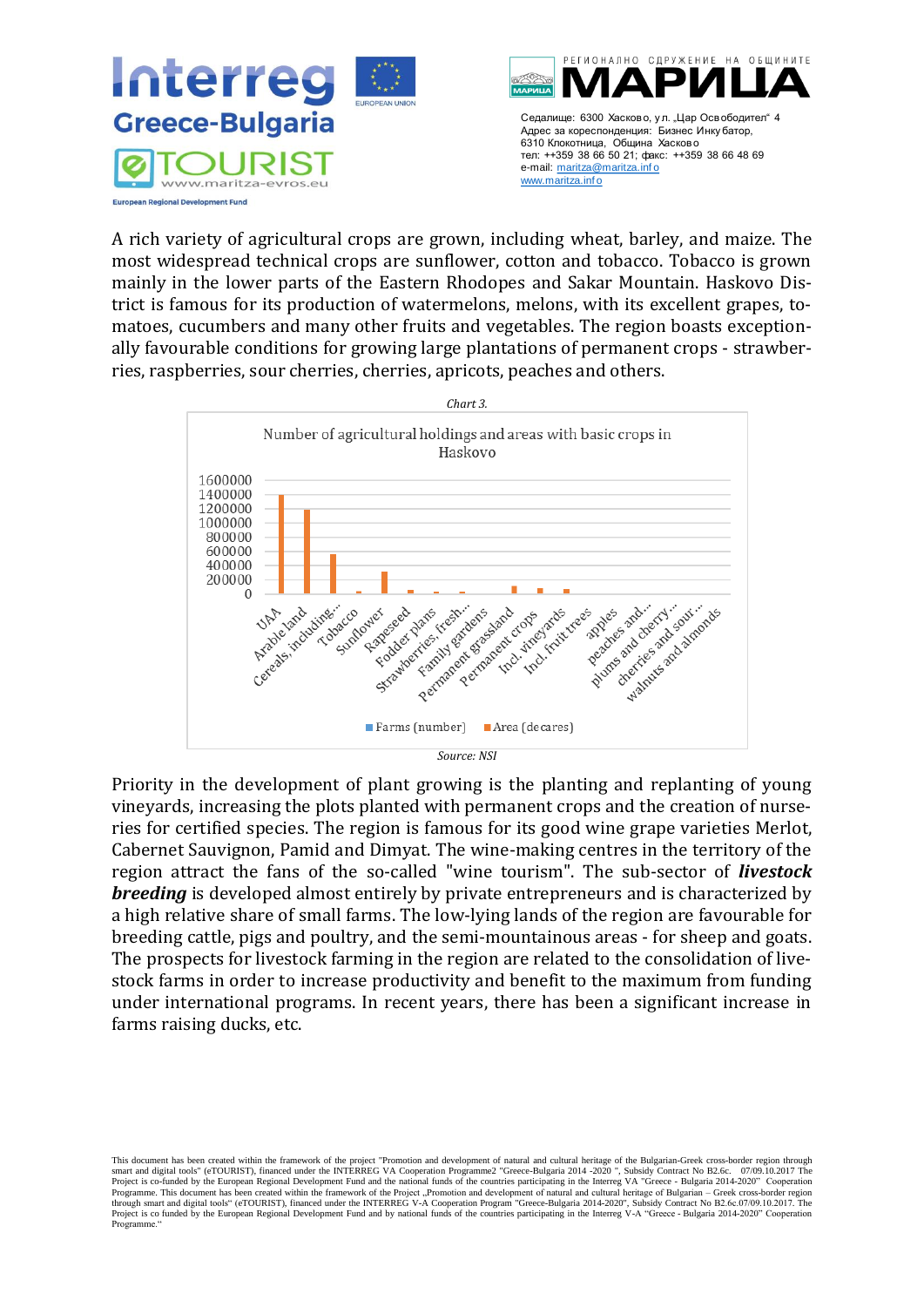



The food industry in the area is represented by bread-making and confectionery, meat processing, dairy processing and canning industries. In the field of bread-making as well as pastry and confectionary production, many private companies, bakeries and pastry workshops operate in Haskovo district, with a relatively modern technological equipment producing a variety of products. The same is true for meat and dairy businesses. There are many small meat-processing factories, dairy farms for the production of cheese, yellow cheese and butter, equipped with state-of-the-art machinery operating at high capacity and producing high-quality products meeting modern international requirements. The big dairy-producing company Balgarsko Sirene OOD (Bulgarian Cheese Ltd) operates in the territory of Haskovo district, equipped with completely new processing facilities, fully in compliance with EU standards. Another big milk-processing company operates in the town of Haskovo - Bulmilk (the first certified milk-processing factory in the country with a quality certificate ISO 9001: 2000). Some of the larger and more popular meat-processing companies in the region are: Lotos OOD in Dimitrovgrad, Svarex EOOD in Haskovo, Burdenis 93 OOD in Svilengrad, Roni OOD in Harmanli, etc.

#### <span id="page-7-0"></span>IV. METHODOLOGY OF THE SURVEY

In connection with the study of traditional food and wines in Haskovo District in implementation of the Contract with subject "Development of methodology and surveys" under the project "Promotion and development of natural and cultural heritage of Bulgarian-Greek cross-border region through smart and digital tools" (eTOURIST) under the INTERREG V-A Cooperation Programme "Greece-Bulgaria 2014-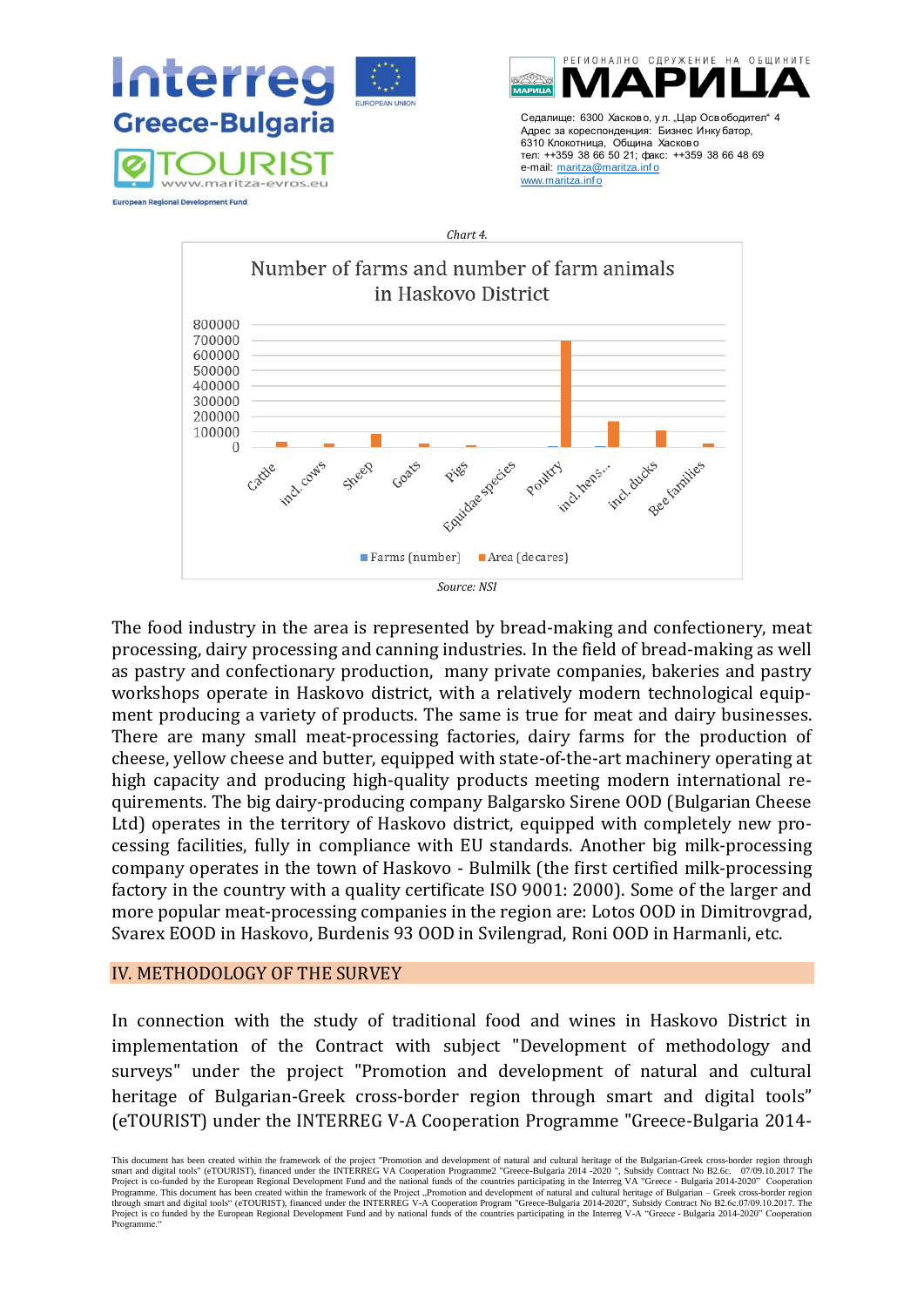

2020", ref. No 1714, Subsidy Contract No B2.6c.07/09.10.2017, the following methods and tools have been used:

- ❖ Review and analysis of sources of information and related documents;
- ❖ Survey questionnaire incl. formulating questions and developing tables for entering and processing information.

Numerous sources of information have been studied and evaluated, including: strategic documents (Haskovo District Regional Strategy 2014-2020, Municipal Development Plans of the 11 municipalities, the National Strategy for Development of Viticulture and Wine-making 2005-2025, the National Strategy for Sustainable Development of Agriculture of the Republic of Bulgaria 2014-2020, the National Strategy for Sustainable Tourism Development in the Republic of Bulgaria, 2014-2030, etc.), multiple sites with statistical data, incl. other surveys conducted, relating to the cultural intangible heritage connected to food, all types of promotional materials, etc. (see Annex 1. List of sources of information).

In addition, a representative survey was carried out among the adult population of Haskovo region, whose final results illustrate the public perception (awareness, knowledge and assessment) of basic aspects of the region's culinary characteristics and its wine-growing potential. In this sense, they present the vision of broad groups of society on the examined topics. **As a result**, based on the study and analysis of the various sources of information and the questionnaire survey, more than 40 traditional dishes, more than 20 herbs and spices, a multitude of agricultural products and crops, traditional culinary events, as well as over 10 traditional and 5 unique wines for the region, have been identified. (**Annex 2.1. Systematized information on the traditional culinary features of Haskovo District** and **Appendix 2.2. Systematized information on wine-growing traditions in Haskovo District**).

A survey was conducted in the period July-August 2018 among the population of Haskovo district. A questionnaire (Annex 3) was developed as 402 people on the spot were selected through a representative quota and they voiced their opinions on the questions. In view of the topics, the questionnaire included a number of open-ended questions in order to avoid the possibility of a suggested answer and to allow for measuring as accurately as possible people's free associations/knowledge on the given topics. The information was collected based on the method of the semi-standardized face-to-face interviews. The survey was also conducted electronically, as the questionnaire (Annex 4) was sent via email to nearly 200 representatives of different stakeholders, incl. wine cellars, cultural community centres (chitalishe), museums, officials from district and municipal administrations, the Haskovo Regional Agriculture Directorate, the Executive Agency for Vine and Wine (EAVW), etc., to which only 10 people responded.

This document has been created within the framework of the project "Promotion and development of natural and cultural heritage of the Bulgarian-Greek cross-border region through smart and digital tools" (eTOURIST), financed under the INTERREG VA Cooperation Programme2 "Greece-Bulgaria 2014 -2020 ", Subsidy Contract No B2.6c. 07/09.10.2017 The<br>Project is co-funded by the European Regional Developme Programme. This document has been created within the framework of the Project "Promotion and development of natural and cultural heritage of Bulgarian – Greek cross-border region<br>through smart and digital tools" (eTOURIST) Project is co funded by the European Regional Development Fund and by national funds of the countries participating in the Interreg V-A "Greece - Bulgaria 2014-2020" Cooperation Programme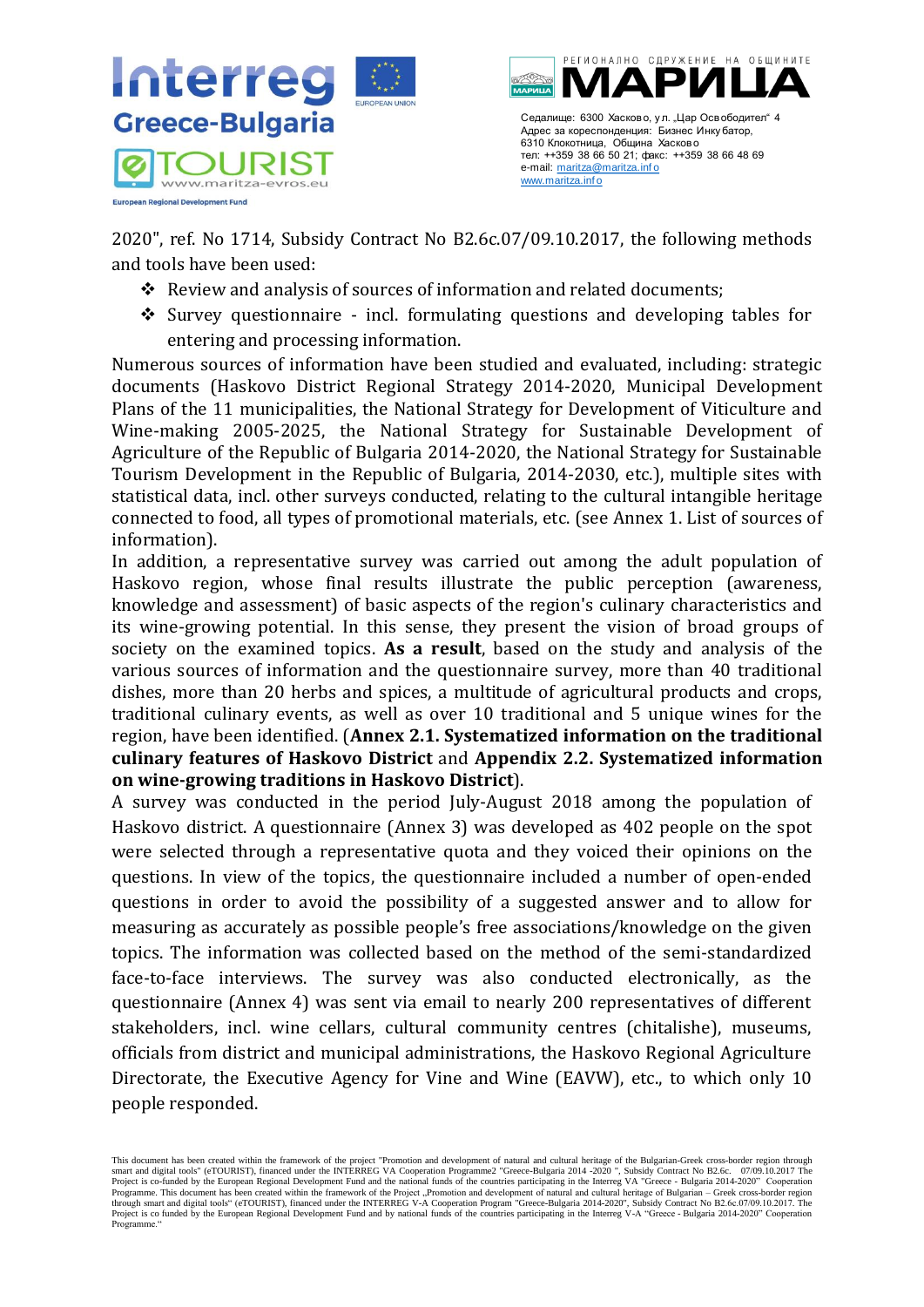



## <span id="page-9-0"></span>V. ANALYSIS AND EVALUATION OF THE TRADITIONAL CULINARY FEATURES OF HASKOVO DISTRICT

As a result of the review of the various sources of information and the survey conducted in the territory of Haskovo district, it can be concluded that the local cuisine in Haskovo region is colourful and diverse. Centuries-old traditions and practices have survived to this day, with recipes in most towns and villages having been transmitted from one generation to another only to remain unchanged for hundreds of years. It can be concluded that a certain "memory" exists about culinary features, including specific characteristics, which makes the population a significant factor in preserving traditions. The general knowledge of the traditional culinary features of the area can be described as very good because:

- about 80% of respondents are able to give a free answer to the open-ended questions asked.
- the received responses make it possible to draw conclusions about the local culinary specifics, as some of the high shares of responses refer to typical local dishes.

At the same time, one can discern a trend at the modernization of the local cuisine and the incorporation of dishes typical also for other places yet still perceiving them as characteristic for this region, as well as the influence of the cuisines of neighbouring countries (see Chart 5). Respondents identify 33 dishes as being traditional for the area and any indication here is important, insofar as it points to a unique dish and the list is very similar to the data that can be found in specialized culinary studies and the data gathered on the basis of the review of the sources of information.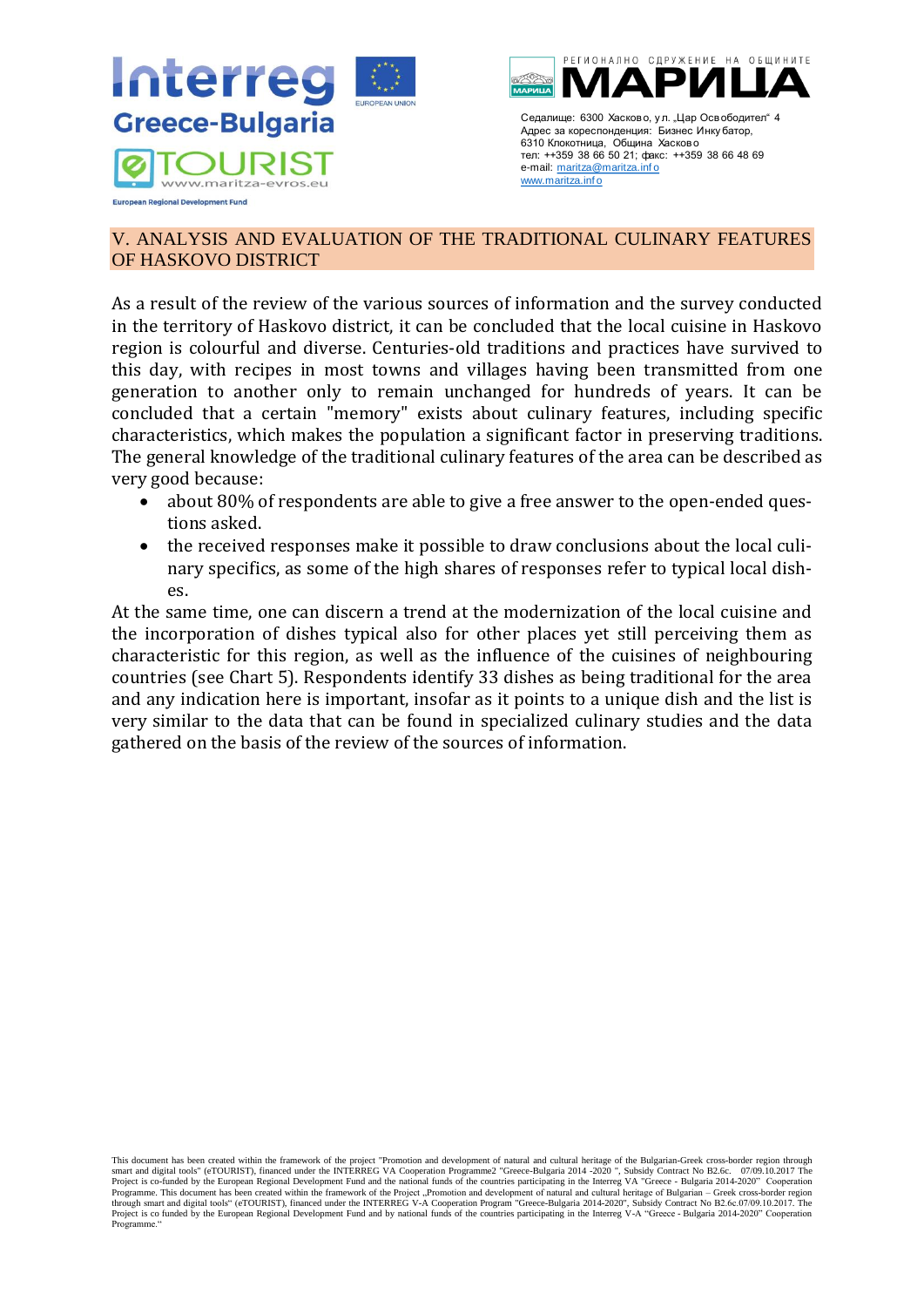



#### *Chart 5.*



The recipes include lots of vegetables and spices, including oregano, garlic, pepper, thyme, mint, savory, bay leaf and paprika. Herbs have a strong presence in local cuisine, too. A variety of medicinal plants are used as spices and added to traditional dishes. Regarding spices, respondents demonstrate a very good knowledge of the local specifics, indicating 23 spices, definitively bringing white oregano to the foreground. Unlike regular oregano, which grows in many places in nature, white oregano can be found in limited areas along the rocky slopes of the Eastern Rhodopes (also Belasitsa Mountain and the Kresna Gorge) and it really lends an element of uniqueness to local cuisine.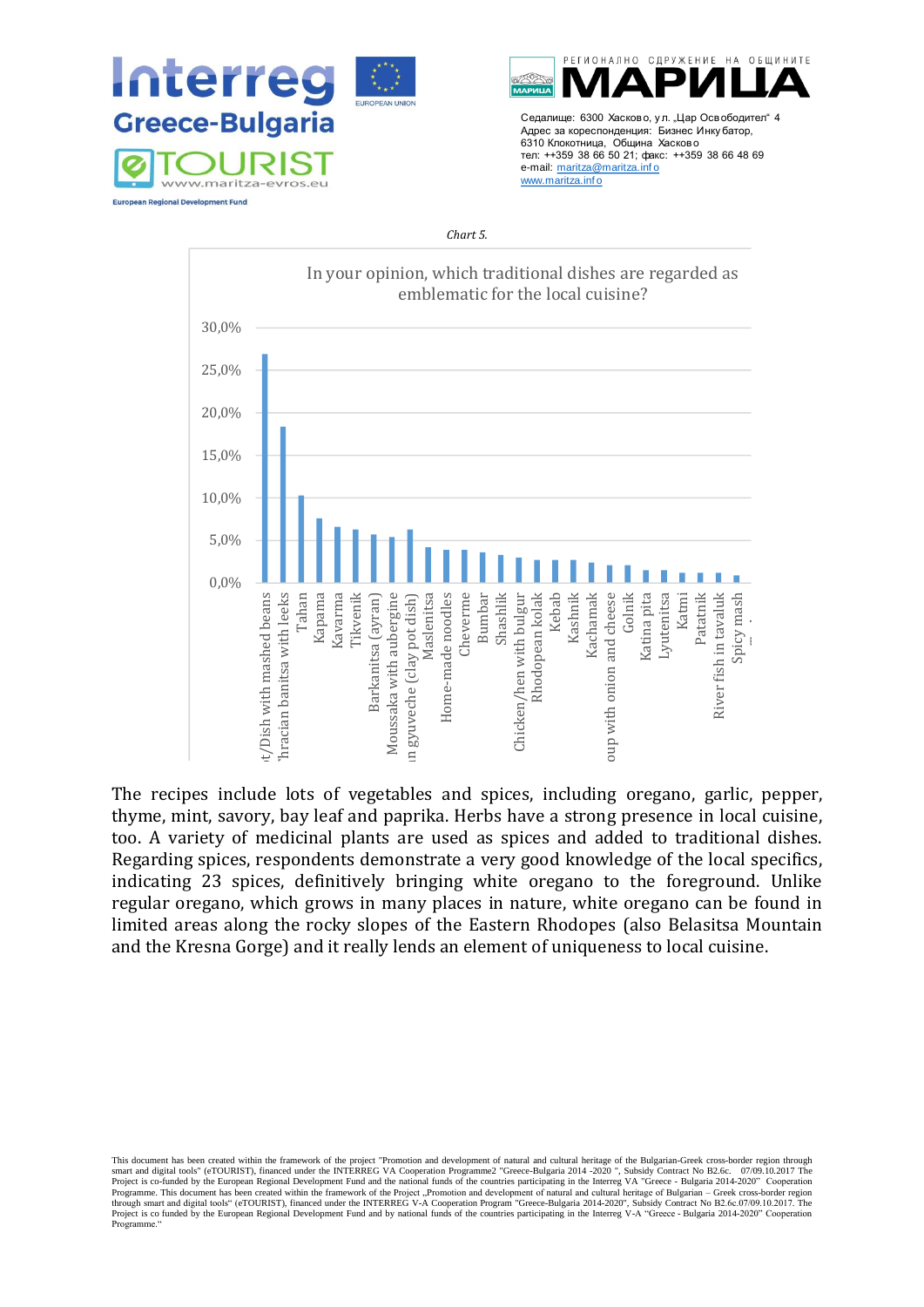



*Chart 6.*



St. John's wort Local cuisine is dominated by a variety of vegetables, pork, lamb, nuts and local fruits, and in terms of ingredients bears a strong resemblance to Turkish cuisine.



This document has been created within the framework of the project "Promotion and development of natural and cultural heritage of the Bulgarian-Greek cross-border region through smart and digital tools" (eTOURIST), financed under the INTERREG VA Cooperation Programme2 "Greece-Bulgaria 2014 -2020 ", Subsidy Contract No B2.6c. 07/09.10.2017 The<br>Project is co-funded by the European Regional Developme Project is co funded by the European Regional Development Fund and by national funds of the countries participating in the Interreg V-A "Greece - Bulgaria 2014-2020" Cooperation Programme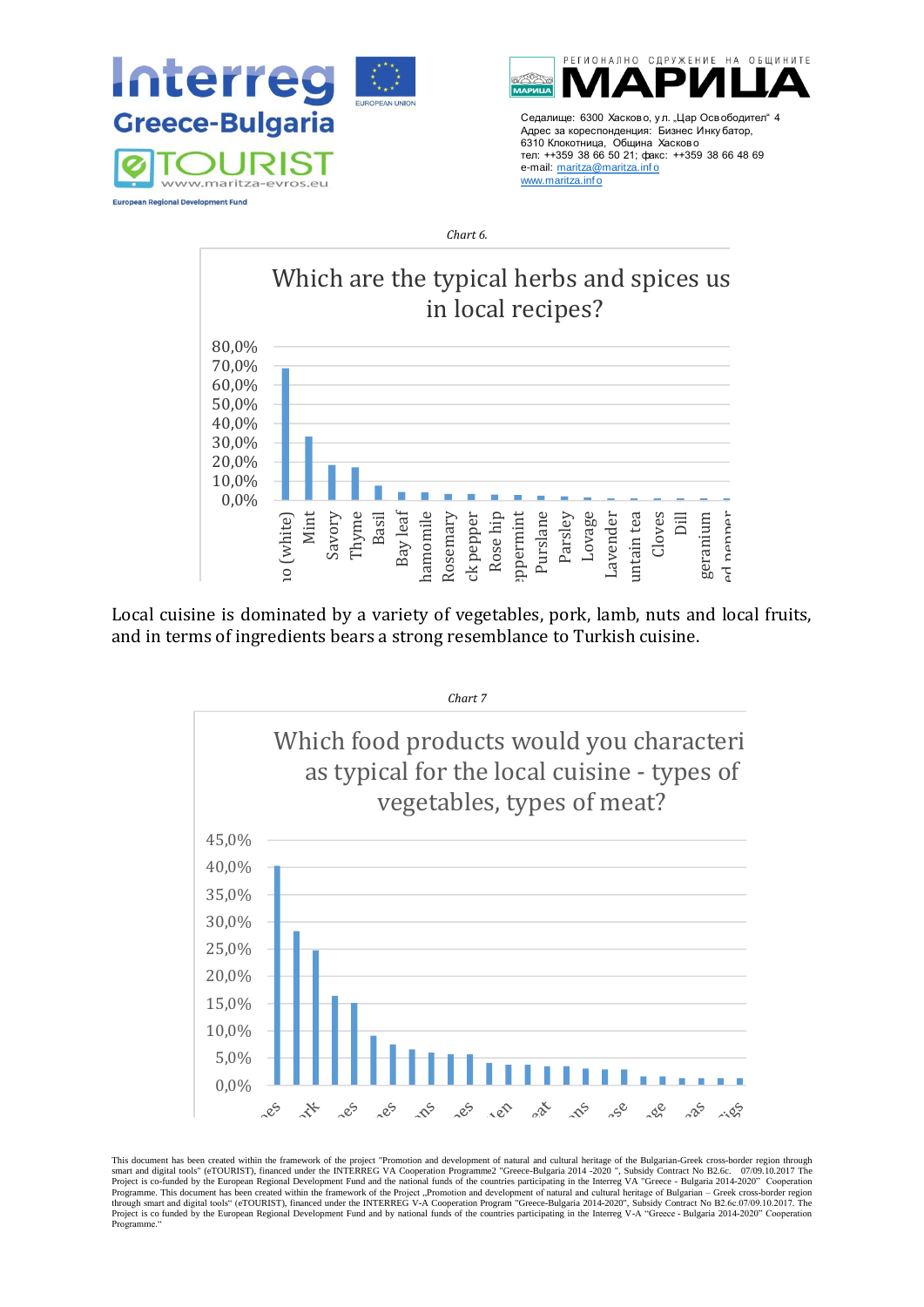



The question about traditional culinary events seems to be of highest difficulty to respondents as only 1/3 of them can indicate such an event and the list is quite modest. It can be assumed that such traditions and events are rather limited and/or not a very common practice. In this sample, the main event sticking out is the international culinary festival in Ivaylovgrad, which has been taking place for 7-8 years now and is popular with the respondents. Another interesting fact is that a rather new festival has been identified - the Festival of Sesame that has been approved for participation in the large-scale program of Plovdiv as European Capital of Culture in 2019. The festival aims at promoting the traditional culinary skills and practices of the population related to the cultivation and use of sesame. Activities such as a bazaar, demonstrations, workshops for sesame processing, and a music program are planned.



Nearly 90% of respondents have some idea and can give an example of a traditional agricultural crop, but only 40% can identify a typical product of the region, which gives rise to the assumption that the area is rather a source of the raw materials and not so much of the specific products, which is naturally reflected in the public knowledge of the topic.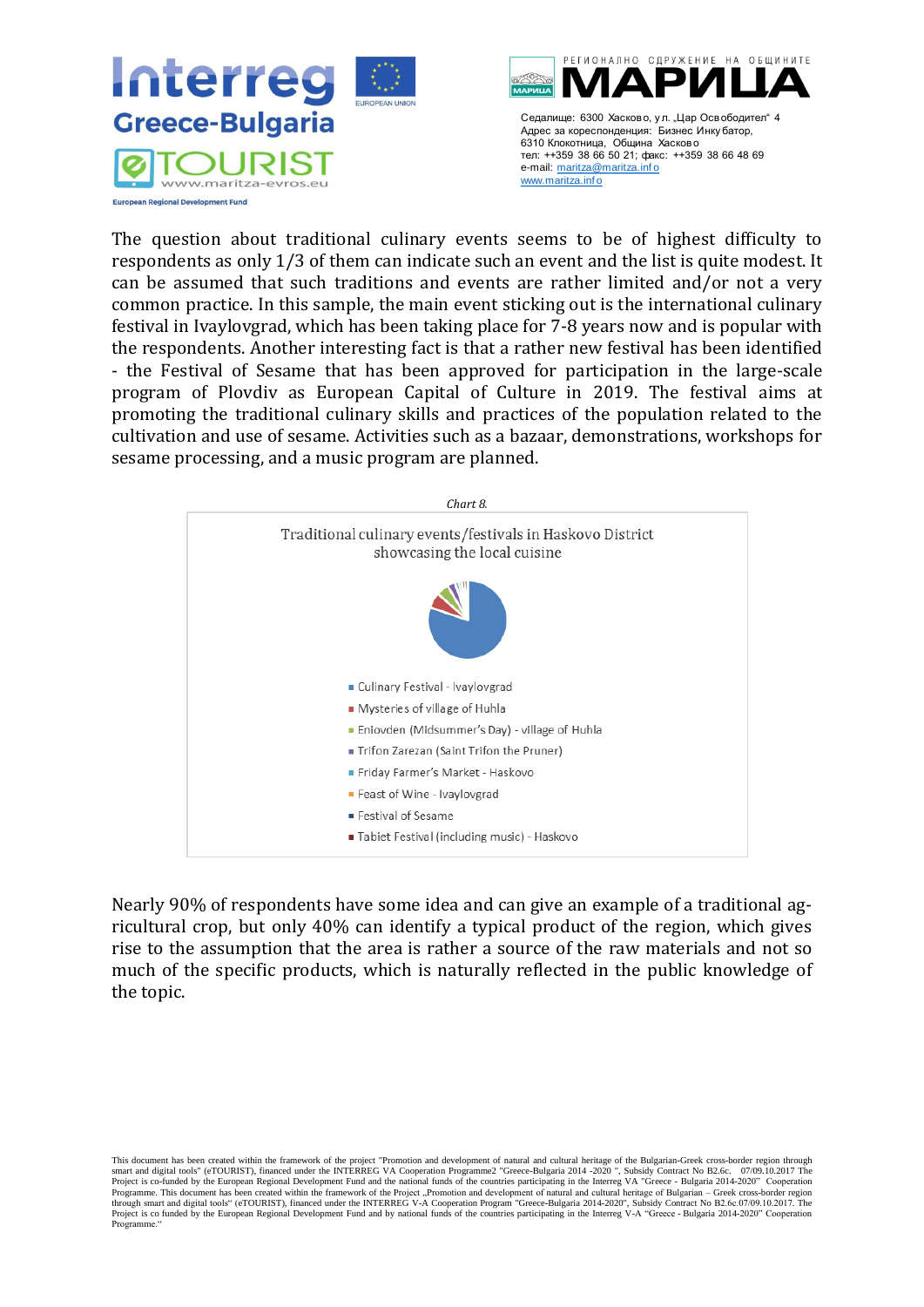



*Chart 9*

Which agricultural crops would you characterize a traditional and typical for Haskovo region?





The cultivation of grapes/vineyards (49%) and vegetable production (36.6%) are the indisputable traditional crops that define the region's profile according to respondents. Coming second in importance are legumes and sesame. Quite logically, respondents point to wine and tahan as the region's key traditional products.

This document has been created within the framework of the project "Promotion and development of natural and cultural heritage of the Bulgarian-Greek cross-border region through smart and digital tools" (eTOURIST), financed under the INTERREG VA Cooperation Programme2 "Greece-Bulgaria 2014 -2020 ", Subsidy Contract No B2.6c. 07/09.10.2017 The<br>Project is co-funded by the European Regional Developme Project is co funded by the European Regional Development Fund and by national funds of the countries participating in the Interreg V-A "Greece - Bulgaria 2014-2020" Cooperation Programme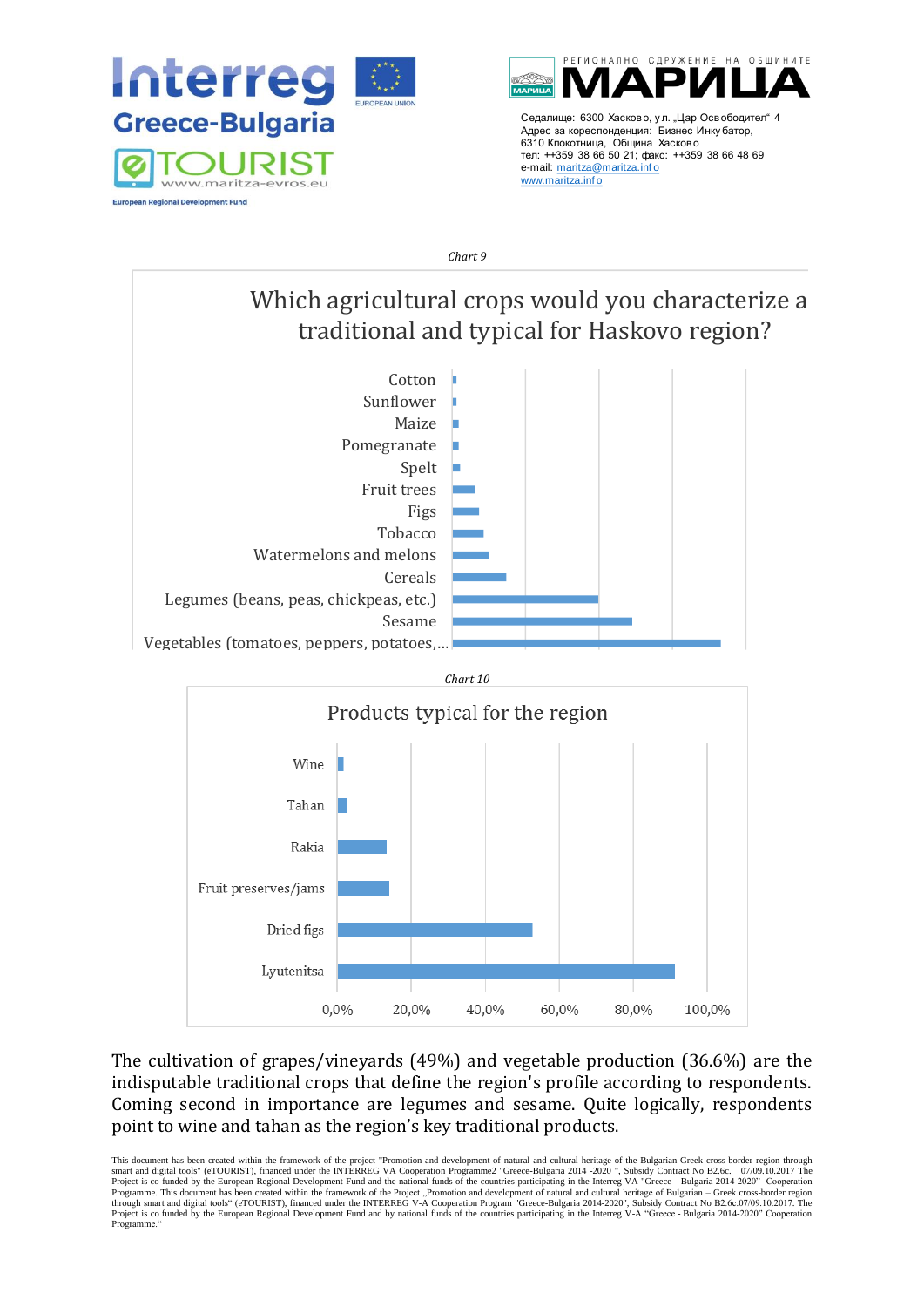

Again, the same activities (plant growing, viticulture, wine-making) are defined as currently the most profitable agricultural practices for the area, which also shows their vitality. Approximately 2/3 of the respondents comment on this issue.



# <span id="page-14-0"></span>SIGNIFICANCE FOR THE PRESERVATION OF THE CULINARY HERITAGE

Regarding the assessment of how well-preserved local culinary traditions are, the most frequent answer is the neutral assessment, indicating that respondents have difficulty judging. Nevertheless, the average arithmetic score is close to 5 (4.78), which reveals the existence of preservation, but in no case of a high level. The collected data on typical recipes, spices and products also confirm this as far as the impact is noticeable of modern cuisine and of products that can be found in many other places. In this sense, it can be assumed that taking actions to restore, preserve and promote local cuisine, especially selected elements of it that are truly representative of the area, would be accepted very favourably by the public.

An entire set of factors plays a role when it comes to the preservation of the region's culinary heritage, including the skills, recipes, products, and the continuation of the traditions at home. The public vision clearly focuses on the practices inherent in the daily life of the local population as a prerequisite for safeguarding the culinary heritage to a much greater extent than the existence of specialized places for offering local cuisine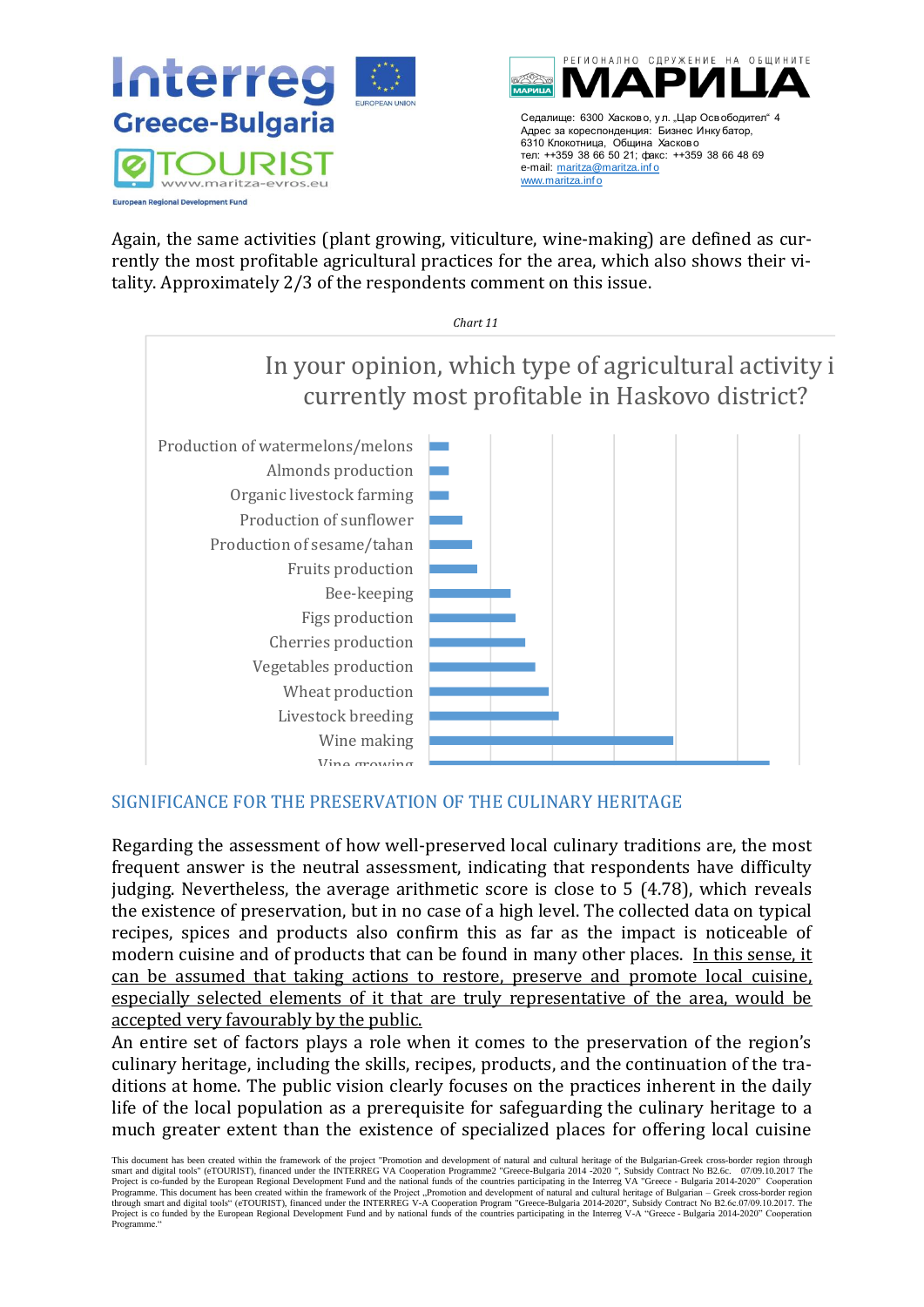



6310 Клокотница, Община Хасково тел: ++359 38 66 50 21; факс: ++359 38 66 48 69 e-mail: maritza@maritza.info www.maritza.inf o

and perpetuating it in books. Logically, such activities would be met with more cooperation and commitment by local people.

|                                                                                                     | Rating $(1-7)$<br>High score (5-7) |  |
|-----------------------------------------------------------------------------------------------------|------------------------------------|--|
| In your opinion, to what extent have local culinary traditions in<br>Haskovo region been preserved? | 4.78                               |  |
| To what extent are the following factors important for preserving the region's culinary heritage?   |                                    |  |
| Preserving the skills of cooking                                                                    | 5.91                               |  |
| Preserving the local recipes                                                                        | 5.88                               |  |
| Producing agricultural products typical of the local cuisine                                        | 40 50 60 75                        |  |
| Preserving these traditions at home                                                                 | 5.83                               |  |
| The availability of various eating places offering local dishes                                     | 5.32                               |  |
| Publishing books describing the culinary recipes and traditions                                     | 5.13                               |  |
| Support from local media which promote local recipes                                                | 10.                                |  |
| More festivals and local food exhibitions                                                           | 10.                                |  |

On the basis of the factors mentioned by the respondents as **important for preserving** the culinary heritage, we emphasize on the following:

- 1. preservation and popularization of local recipes of traditional cuisine such as bumbar, rabbit kapama, puska from Yabalkovo, smyanka, fish-tavaluk, Thracian maslenitsa, mashed boiled beans with meat pieces from the village of Dobrich, tatlii, shepherd's gyuvech, sesame seed biscuits, etc. /See Annex 2.1./;
- 2. maintaining a good level of production of agricultural products typical of the local cuisine such as vegetable crops /tomatoes, peppers, potatoes, cucumbers, aubergines, beans/, fruits /watermelons, melons, vines/, etc. /See Annex 2.1./.

The everyday practice at home as a condition for preserving the culinary heritage is confirmed also by the question "Who has a decisive role in promoting and preserving the culinary traditions?", respondents give the highest score to the role of local people (6,64). This question also suggests that even if certain steps have been taken by regional and/or local authorities, they have not been brought to the attention of ordinary citizens who are also potential tourists. It is noteworthy that measures/events are conducted also by private entrepreneurs as individual initiatives.

|                                              | Rating $(1-7)$<br>High score (5-7) |
|----------------------------------------------|------------------------------------|
|                                              |                                    |
| Municipal administration                     | 5.29                               |
| Local people                                 | 6.64                               |
| District administration                      | 5,00                               |
| Businesses operating in the field of tourism | 5.81                               |
| Museums                                      | 5.52                               |
| Community centres                            | 3.0(51)                            |
| Local NGOs                                   | 4.18                               |

This document has been created within the framework of the project "Promotion and development of natural and cultural heritage of the Bulgarian-Greek cross-border region through smart and digital tools" (eTOURIST), financed under the INTERREG VA Cooperation Programme2 "Greece-Bulgaria 2014 -2020 ", Subsidy Contract No B2.6c. 07/09.10.2017 The<br>Project is co-funded by the European Regional Developme Programme. This document has been created within the framework of the Project "Promotion and development of natural and cultural heritage of Bulgarian – Greek cross-border region<br>through smart and digital tools" (eTOURIST) Project is co funded by the European Regional Development Fund and by national funds of the countries participating in the Interreg V-A "Greece - Bulgaria 2014-2020" Cooperation Programme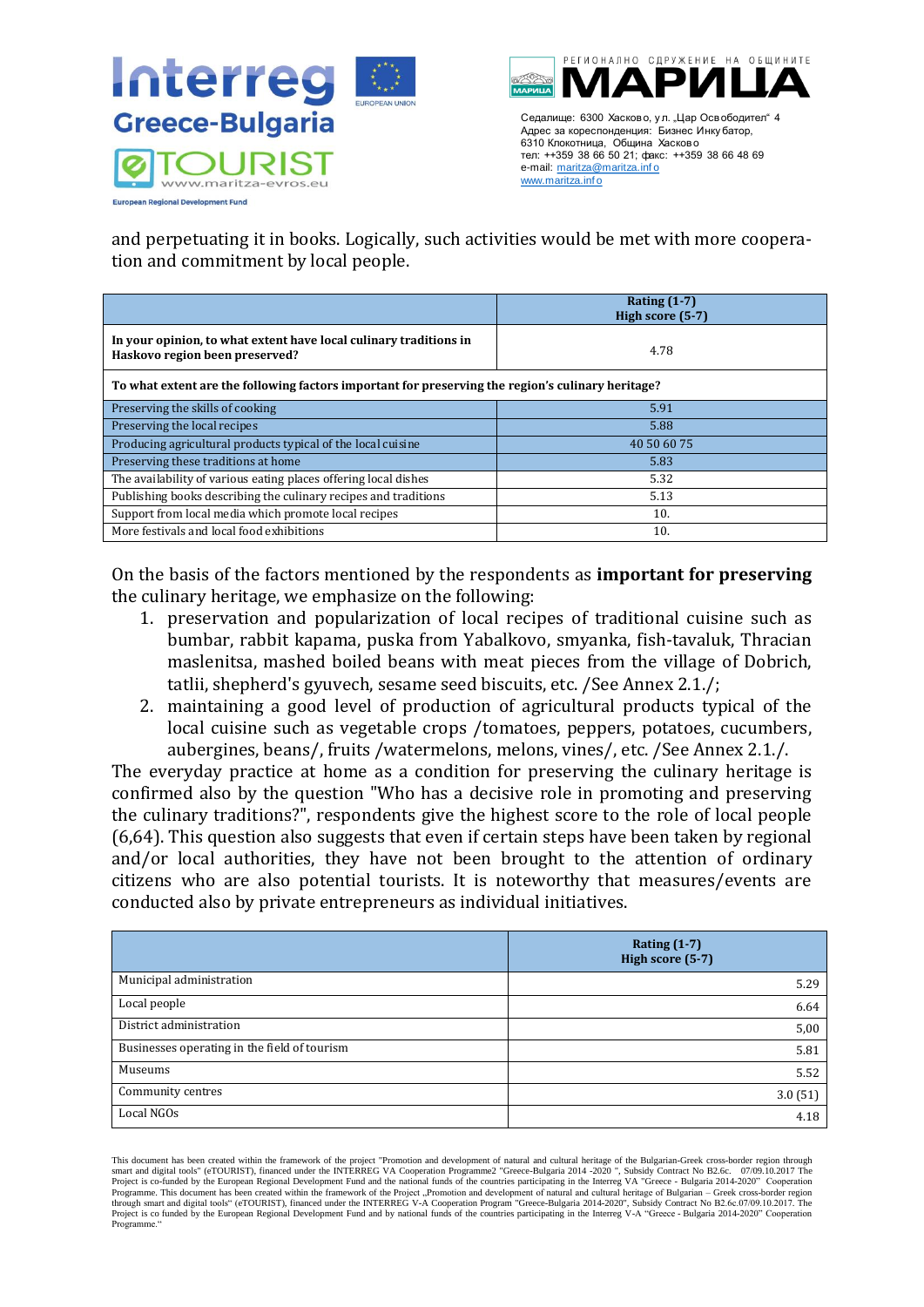



In conclusion, we can summarize the following - food plays an important role in the formation of identities and the creation of a sense of belonging to a group, however the specific culinary features of Haskovo district still remain an unused resource, although the vision for development set out in the Haskovo Regional Strategy reads " *Improving the environment and quality of life through making the best use of the local potential*". Also, the strategy sets out that priority should be given to the preservation of regional identity related to support and popularization for the development of local crafts, wine making and production of specific food products, etc., which have high added value and which can lead to increasing the regional competitiveness, as well as to reinforcing the uniqueness of the area.

Local cuisine is entirely in the hands of the people and they themselves are the carriers of a tradition passed on by generations, which is increasingly threatened with modernization. This might lead to a moment when it is no longer recognized as separate from the national tradition and this could diminish the power of food to bring a community closer together and to form identities based on the distinction from "the other" as well as to create a sense of pride, which is valid only at the local level. This in turn might reduce Haskovo's potential to establish itself as a gastronomic destination. Moreover, the lack in Haskovo region of a characteristic element with which the area could be immediately recognizable has led to the growing popularity of a newborn emblem - the statue of the Holy Mother of God, built in recent years, which is unanimously and constantly mentioned as the symbol of the area (see Survey of the natural and cultural heritage of Haskovo district). Local action needs to be taken to make the area easily distinguishable in the eyes of the public. With its traditional cuisine and various dishes typical of the region and perpetuated through the generations, Haskovo has the potential to turn culinary tourism into a tourist experience for the purpose of recreation and/or entertainment, which can include both events related to food (festivals, contests, demonstrations, culinary shows and others) as well as activities directly supporting the development of local communities (visits to local producers and farmers' markets, tastings of food and wine, etc.). This type of tourism in any case will satisfy the needs of modern tourists for acquiring new experiences and knowledge.

#### <span id="page-16-0"></span>VI. VINE-GROWING AND WINE-MAKING TRADITIONS IN HASKOVO DISTRICT

Vine-growing and wine-making are traditionally well-developed sectors of Bulgaria's economy. The availability of local grape varieties and clearly defined wine-growing regions combined with qualified manpower and up-to-date technical equipment are the necessary requirements for reaching a new production and market orientation of the trade in good quality wines. The significance of viticulture for the country's economy is manifest also in the state policies. With the adoption of the National Strategy for Development of Vine Growing and Wine Making 2005-2025 and the National Strategy

This document has been created within the framework of the project "Promotion and development of natural and cultural heritage of the Bulgarian-Greek cross-border region through smart and digital tools" (eTOURIST), financed under the INTERREG VA Cooperation Programme2 "Greece-Bulgaria 2014 -2020 ", Subsidy Contract No B2.6c. 07/09.10.2017 The<br>Project is co-funded by the European Regional Developme Programme. This document has been created within the framework of the Project "Promotion and development of natural and cultural heritage of Bulgarian – Greek cross-border region<br>through smart and digital tools" (eTOURIST) Project is co funded by the European Regional Development Fund and by national funds of the countries participating in the Interreg V-A "Greece - Bulgaria 2014-2020" Cooperation Programme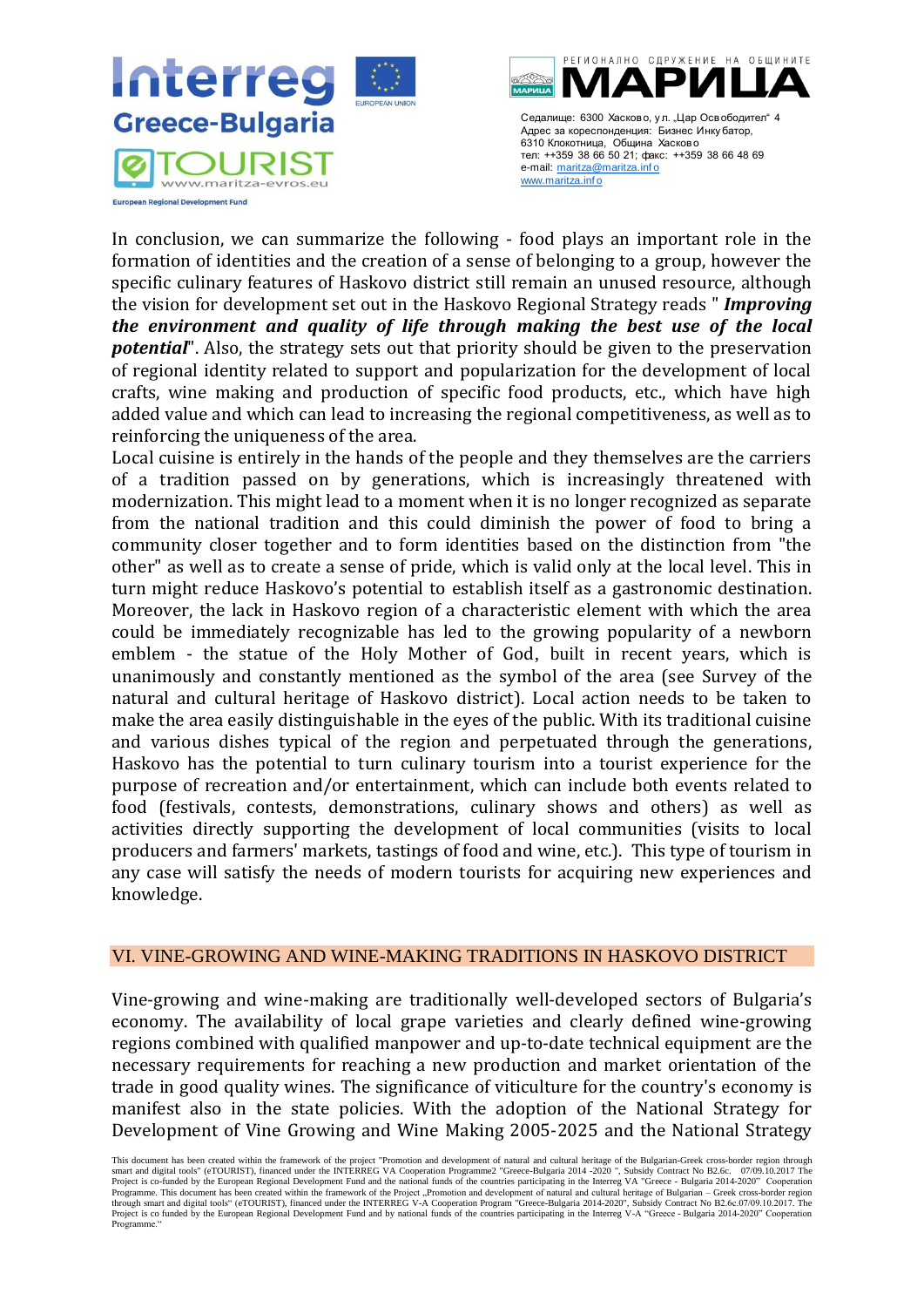



for Sustainable Development of Agriculture in the Republic of Bulgaria 2014-2020, the National Strategy for Sustainable Development of Tourism in the Republic of Bulgaria, 2014-2030 /Updated version, 2017/ the state declares the importance of the sector to the country's economy.

For its part, Haskovo District possesses enormous potential for the development of the wine-growing sector. The region has been famous for a long time with its excellent grapes and high-quality wines. To date, all wine-making facilities in the region are specialized in the production of high-quality wines, which are very successful on the international market. Similar to food production, the importance of the wine sector is also manifested at the regional level (District Development Strategy 2014-220), in **Specific objective 3. Supporting the traditional industrial activities and promoting the use of local resources for economic development, Priority 1.1. Enhancing the competitiveness of the regional economy and supporting small and medium-sized businesses. As set out in the strategic part of the document,** priority is given to the boosting of specific economic sectors and traditional economic activities with potential for growth and future development on the territory of the Haskovo region **by using the unique advantages of the local economy and specifics.**

## <span id="page-17-0"></span>HISTORY AND TRADITIONS OF WINE PRODUCTION

Wine is deeply connected to the Bulgarian lands which were inhabited for thousands of years by the ancient Thracians who used wine in their religious rituals. Traditions in wine production have survived interrupted to this day and Bulgaria is now proud of its high-quality wines, some of which are made from unique local varieties with impressive properties.

Wine is an indispensable part of Bulgarian history, culture, everyday life and mentality. The Bulgarian land is an heir to ancient civilizations that have left an indelible mark on our present day. Ancient Thracians used wine as an important element of their religious rituals and as a means of reaching out to the gods. This is evidenced by the numerous sanctuaries found throughout the country, which reveal information about the ancient customs and the cult for the god of wine Zagreus. Bulgaria boasts some of the most important archaeological finds in the world, including gold and silver Thracian treasures, which are mostly comprised of beautiful sets of vessels for serving and drinking wine. The incorporation of the Orphic beverage in religious rituals is also associated with good traditions in vine-growing and wine-making.

After the establishment of the Bulgarian state, traditions in wine production were inherited and continued. Many medieval travellers crossing the Bulgarian lands wrote about the different types of wine they tried on their way and their specific properties.

In the late  $19<sup>th</sup>$  and early  $20<sup>th</sup>$  century, wine-growing was already professionally approached and the foundations were laid of the modern production of Bulgarian wines. Nowadays good-quality wines from Bulgarian producers can be found all over the globe. A high number of Bulgarian wines win prizes and surprise foreign

This document has been created within the framework of the project "Promotion and development of natural and cultural heritage of the Bulgarian-Greek cross-border region through smart and digital tools" (eTOURIST), financed under the INTERREG VA Cooperation Programme2 "Greece-Bulgaria 2014 -2020 ", Subsidy Contract No B2.6c. 07/09.10.2017 The<br>Project is co-funded by the European Regional Developme Programme. This document has been created within the framework of the Project "Promotion and development of natural and cultural heritage of Bulgarian – Greek cross-border region<br>through smart and digital tools" (eTOURIST) Project is co funded by the European Regional Development Fund and by national funds of the countries participating in the Interreg V-A "Greece - Bulgaria 2014-2020" Cooperation Programme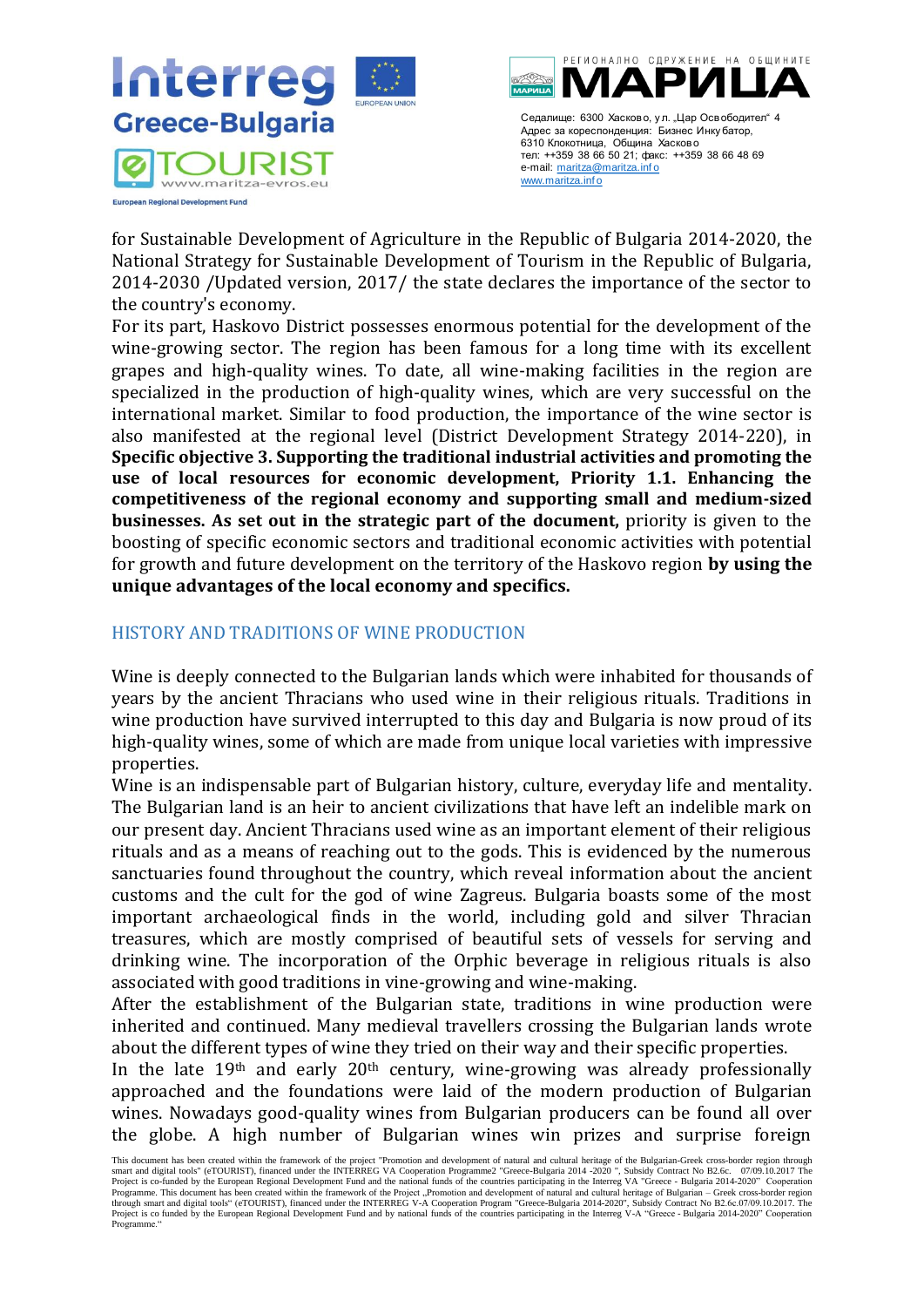



connoisseurs with their high quality and sophisticated taste. The taste for good wine and the interest in the local varieties gave rise to the emergence of wine tourism and wine tours and tastings in Bulgaria. Many of the wineries in the country organize events that introduce connoisseurs and guests to their most refined selections of wine.

Wine-growing has been practiced in the Bulgarian lands ever since the time of the Ancient Thracians. It also developed during the period of the Roman rule. After the foundation of the Bulgarian state in 681, vine-growing and wine-making continued to develop both in the 8<sup>th</sup> and 9<sup>th</sup> century as well as through the Middle Ages. Major grape varieties grown at that time were Pamid, Gamza, Mavrud, Shiroka melnishka (the broad-leaved Melnik vine), Dimyat, Red Misket

During the Ottoman Domination, the economic decline of the country affected also viticulture, but still it continued to exist. During this period, many dessert oriental grape varieties were introduced to Bulgaria, including Bolgar, Rеzakiа, Parmac, White and Red Fox Tail, Chaouch and others. By 1858 vineyards in Bulgaria covered a total area of approximately 420,000 decares (42,000 ha).

After the Liberation, viticulture developed rapidly and in 1897 vineyards in Bulgaria covered a total area of 1,200,000 decares (120,000 ha). A crisis occured in Bulgarian viticulture after the phylloxera pest appeared. It was first detected in 1884 in Vidin and spread quickly from west to east across northern Bulgaria and then in southern Bulgaria. As a result of the rapid devastation of the vineyards at the end of the First World War, Bulgaria was left with only 434,180 decares, mainly on highly sandy soils, where the phylloxera could not develop. The recovery of vineyards both in Bulgaria and in Europe started by grafting of local cultivars on phylloxera-resistant cuttings. In 1893 Bulgaria saw the start of the establishment of state-run and later of private vine nurseries in which root stock cuttings from France were imported. They were grafted in nurseries and by 1921 there were 6,780 decares of nurseries in Bulgaria, which produced and grafted 45 million rootstock cuttings, i.e. the production of stockrooted grape vines as a new branch of viticulture developed considerably. The production of vines grafted onto rootstocks in the country began in 1889, as later in 1970 Bulgaria ranked first in the world in the production and export of grafted rootstock vines.

After the First World War, viticulture in Bulgaria was restored and by 1944 vineyards already covered an area of 1 5627 330 decares. After 1956 viticulture in Bulgaria was restructured on an industrial basis within a short term. Over 60% of the vineyards had wide rows and high stems that allowed cultivation using industrial methods. The varietal structure of the vineyards was greatly improved, as along with the local varieties Pamid, Gamza, Mavrud, Shiroka Melnishka vine, Dimyat and Red Misket, culvitation started of Cabernet Sauvignon, Merlot, Rkatsiteli, Riesling, Misket Ottonel, Aligoté, Chardonnay, Ugni Blanc, etc. Newly introduced and newly created early dessert varieties such as Cardinal, Super Ran Bolgar, Brestovitse and others were spread on a wide scale. In 1969, vineyards covered a total area of 2007 thousand decares. In 1965, the average yield was 624 kg/decare for wine varieties and 927 kg/decare for dessert

This document has been created within the framework of the project "Promotion and development of natural and cultural heritage of the Bulgarian-Greek cross-border region through smart and digital tools" (eTOURIST), financed under the INTERREG VA Cooperation Programme2 "Greece-Bulgaria 2014 -2020 ", Subsidy Contract No B2.6c. 07/09.10.2017 The<br>Project is co-funded by the European Regional Developme Programme. This document has been created within the framework of the Project "Promotion and development of natural and cultural heritage of Bulgarian – Greek cross-border region<br>through smart and digital tools" (eTOURIST) Project is co funded by the European Regional Development Fund and by national funds of the countries participating in the Interreg V-A "Greece - Bulgaria 2014-2020" Cooperation Programme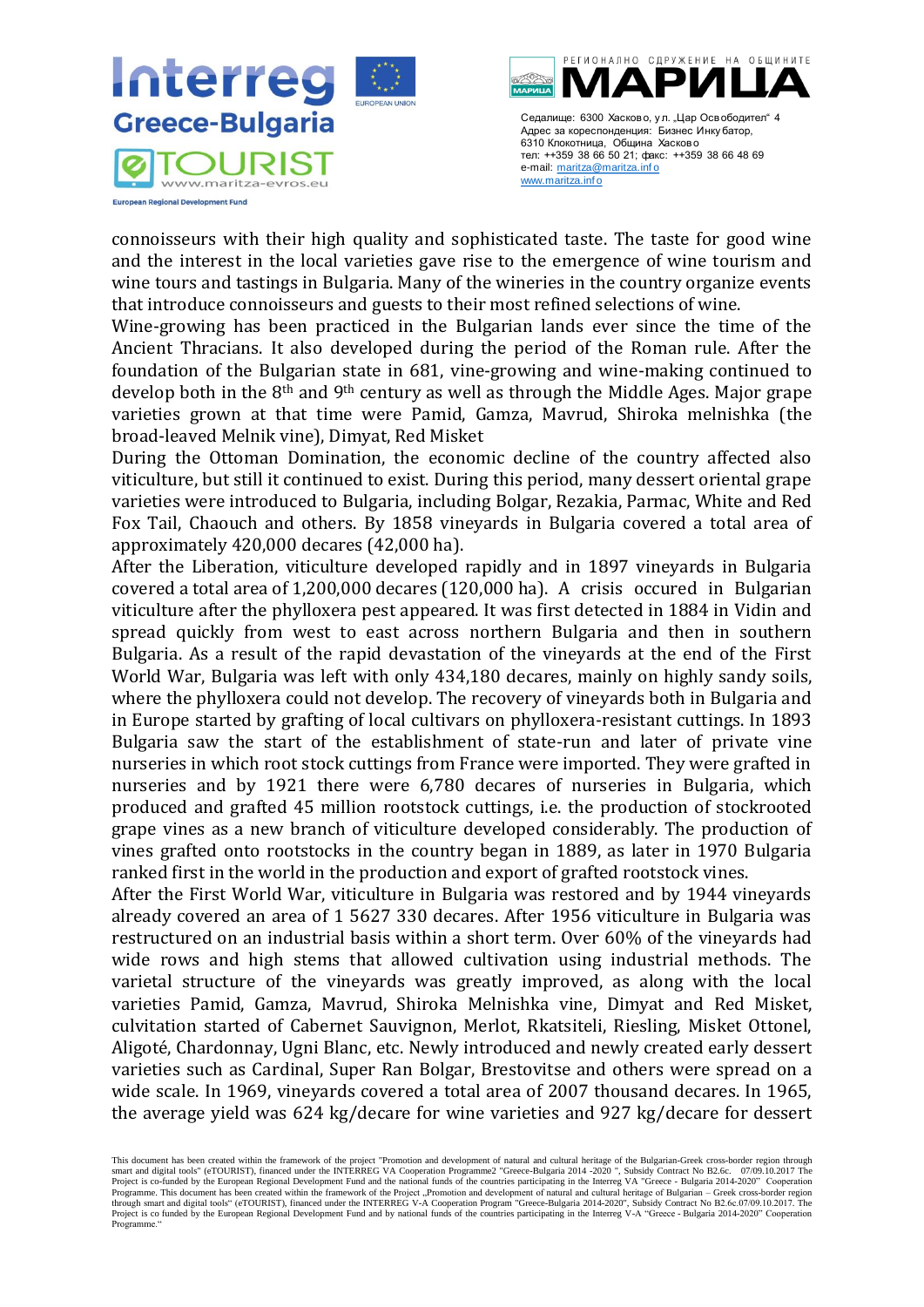



varieties. In the same year, Bulgaria exported 265,000 tonnes of table grapes, occupying the world's first position in exports.

At present, according to data of Bulgaria's Executive Agency for Vine and Wine (EAVW), the grapes and wine produced in Bulgaria for 2015 amounted respectively to 195,860 tonnes and 136,680,527 litres, for 2016 – 174,603 tonnes and 127,770,270 litres. For 2017, the total quantity of wine produced in industrial conditions was 1,079,897 hectolitres.

## <span id="page-19-0"></span>CHARACTERISTICS OF THE REGION

The favourable geographic location and mild climate have, since ancient times, attracted various Thracian and Slavic tribes to settle in the lands of Haskovo region. The making and use of wine have grown to be one of the pillars of the traditional Thracian culture and the ancient Thracians were famous for their wines throughout the ancient world. Remnants of this period are the so-called "sharapanas" - Thracian wineries consisting of rock basins with a sloping bottom and joining channels used for wine production.

Today, Haskovo District is classified as part of one of Bulgaria's five wine-growing regions - the southern wine-growing region characterized by the cultivation of red grape varieties with excellent taste properties – Merlot, Cabernet Sauvignon, Rubin, and some white varieties.

The country's wine-growing regions are officially defined in the Bulgarian legislation. In the Act on Wine and Alcoholic Beverages (in effect as of Sept 16, 2012, amended and supplemented in the State Gazette, Issue No. 26 of 21 March 2014) the term "winegrowing region" is defined as follows: "A wine-growing region" is a set of territories with homogeneous and specific natural conditions, with a characteristic group of grape varieties and cultivation technologies and with well-established wine-growing traditions".

Bulgaria's territory is typically divided into five wine-growing regions, each of them characterized by its specific features and peculiarities.

- 1. **Eastern wine-growing region –** encompasses The Black Sea Coast and part of the northeast Danube Plain. It offers the best conditions for growing white wine varieties. Many of the good Bulgarian white wines are produced here from the varieties Chardonnay, Aligoté, Dimyat, Riesling, Traminer, Muscat Ottonel, Tamyanka, Ugni Blanc, Sauvignon Blanc.
- 2. **Northern wine-growing region** encompasses the Danubian Plain and the north-western parts of the country. The Danubian Plain is divided into three parts - the Danube belt, Central part and Northwest part. Wide-spread varieties here are Muscat Ottonel, Misket from Vratsa, Tamyanka, Dimyat, Aligote, Rkatsiteli, Gamza, Merlot, Cabernet Sauvignon, Pamid and Cinsault.
- 3. **South-western wine-growing region –** encompasses the valley of the Struma River south of the town of Dupnitsa, as the bigger wineries are located in Damianitsa, Sandanski, Blagoevgrad, Petrich and the village of Hursovo, where

This document has been created within the framework of the project "Promotion and development of natural and cultural heritage of the Bulgarian-Greek cross-border region through smart and digital tools" (eTOURIST), financed under the INTERREG VA Cooperation Programme2 "Greece-Bulgaria 2014 -2020 ", Subsidy Contract No B2.6c. 07/09.10.2017 The<br>Project is co-funded by the European Regional Developme Programme. This document has been created within the framework of the Project "Promotion and development of natural and cultural heritage of Bulgarian – Greek cross-border region<br>through smart and digital tools" (eTOURIST) Project is co funded by the European Regional Development Fund and by national funds of the countries participating in the Interreg V-A "Greece - Bulgaria 2014-2020" Cooperation Programme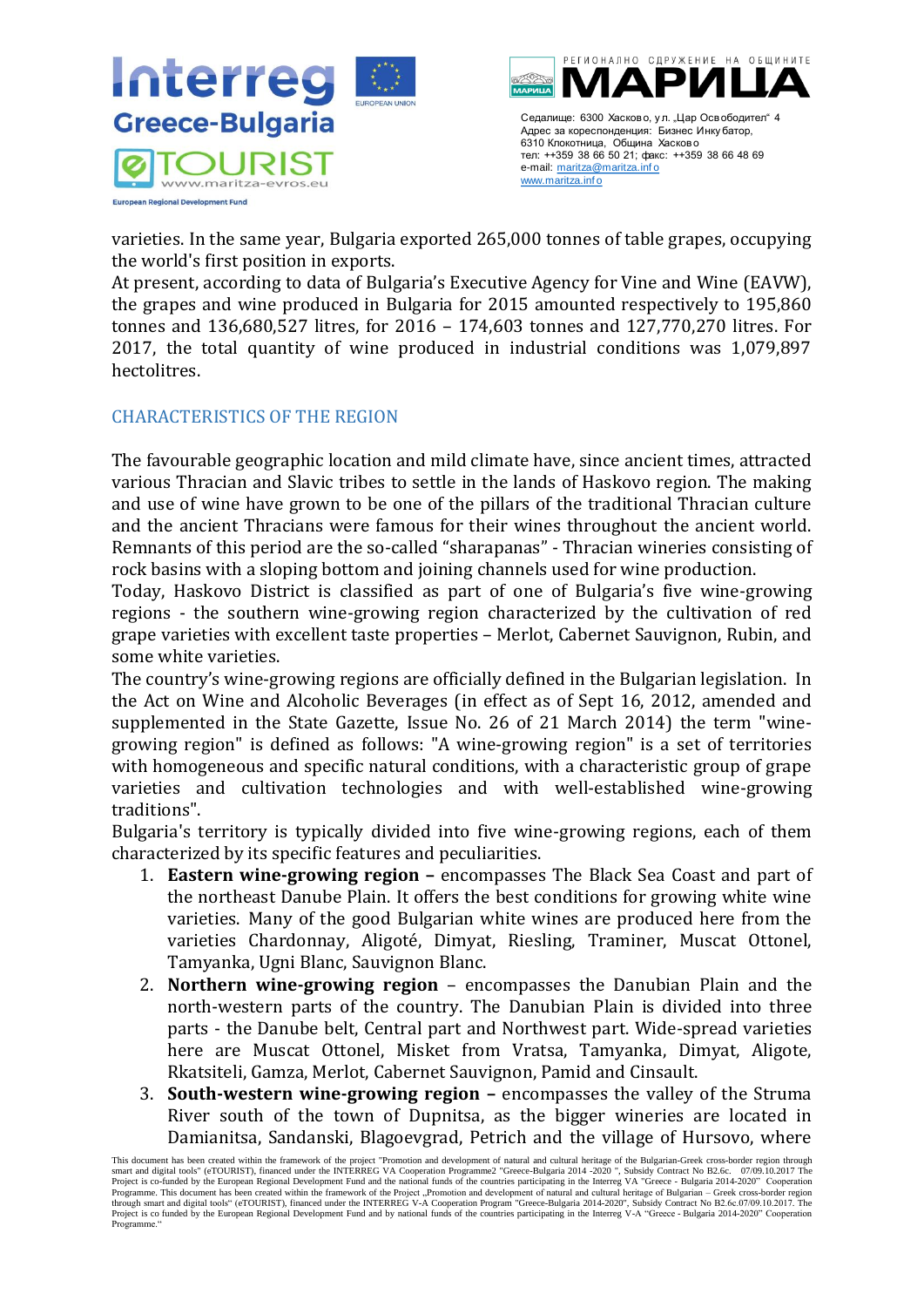



the typical Bulgarian variety Shiroka Melnishka (broad-leaved Melnik vine) is grown. One can taste the popular Melnik wine in its hometown Melnik as well as in Sandanski and Bansko.

- 4. **Sub-Balkan wine-growing region -** encompasses the so-called Valley of Thracian Kings located between the mountains of Stara Planina and Sredna Gora. It is divided into two sub-regions - East and West. Typical varieties in the region are Red Misket, Riesling, Rkatsiteli, Chardonnay, Muscat, Cabernet Sauvignon, Merlot. The wineries are located in Karlovo, Sliven, Shivachevo, Sungurlare, Slavyantsi, Lozarevo, Grozden, Straldzha, Karnobat, Venets, Yambol.
- 5. **Southern wine-growing region** encompasses the regions near Plovdiv, Haskovo, Pazardzhik, Stara Zagora, Lyubimets and Harmanli - the region of the Upper Thracian Plain and part of Sakar Mountain. The protection from big frosts and winds, which Stara Planina Mountain provides from the north, favours the cultivation of red varieties with excellent taste properties - Merlot, Cabernet Sauvignon, Rubin. The soils and climatic conditions here are suitable for the cultivation also of some white varieties. In the regions around Asenovgrad, Pazardzhik and Perushtitsa, the unique Bulgarian variety Mavrud is grown. Major wine cellars are based in Asenovgrad, Haskovo, Brestovitsa, Stara Zagora and Lyubimets.

According to data of the Ministry of Agriculture, Food and Forests, the areas covered with vineyards in the South Central Region with the districts of Kardjali, Pazardzhik, Plovdiv, Smolyan and Haskovo amount to 16 583 ha2. Plovdiv and Haskovo are among the areas with the highest share of wine grape varieties (see Chart 12). For its part, Haskovo district has enormous potential for the development of the wine-growing sector. The area has been known for a long time with its excellent grapes and the highquality wine produced by them. To date, all the wine-making facilities on the territory of the region are specialized in the production of high-quality wines, which are very successful on the international market. As a result of the combination of favourable climatic conditions and increased technological skills of the local wine-makers, the Merlot wines have earned a high reputation in the region with their controlled name of origin and declared geographic region. An important indicator for the prosperity of the wine industry in the past years is the opening of many new wineries with state-of-theart equipment - grape reception and processing lines, vinificators for white and red wines with fermentation process control, vinimatics, high-tech and fully automated bottling lines. An exceptionally positive trend is the fact that, as part of their strategy, wine companies invest in planting their own young vineyards with the classic varieties Merlot and Cabernet Sauvignon, as well as some valuable Bulgarian varieties. The largest wine companies in the region are: Wine House Sakar AD in Lyubimets,

This document has been created within the framework of the project "Promotion and development of natural and cultural heritage of the Bulgarian-Greek cross-border region through<br>smart and digital tools" (eTOURIST), finance Programme. This document has been created within the framework of the Project "Promotion and development of natural and cultural heritage of Bulgarian – Greek cross-border region<br>through smart and digital tools" (eTOURIST) Project is co funded by the European Regional Development Fund and by national funds of the countries participating in the Interreg V-A "Greece - Bulgaria 2014-2020" Cooperation Programme http://www.mzh.government.bg/media/filer\_public/2018/02/22/ra327-publicationvinewine2016.pdf

<sup>2</sup> Production of grapes and wine - vintage 2016, MAF, May, 2017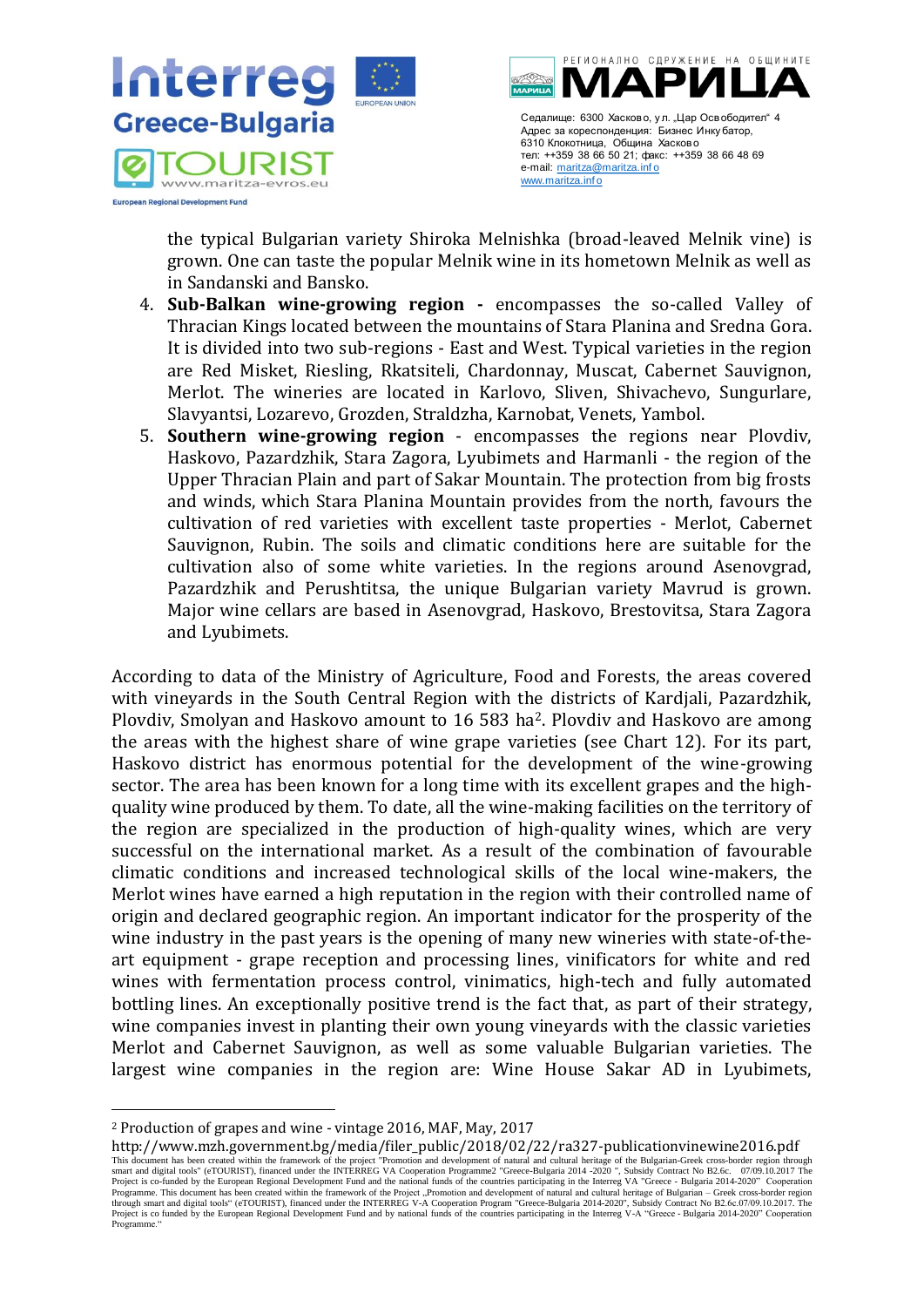



Katarzyna Еstate in Svilengrad, Terra Tangra Winery in Harmanli, Stambolovo Wineрy, Yamantiev's Winery in Ivaylovgrad, Bratanov Family Winery and Vineyards, Malkata Zvezda Winery, Castra Rubra Winery, etc.

### WINE GRAPE VARIETIES

Many traditional wine varieties are grown in Haskovo District such as Merlot, Chardonnay, Cabernet Sauvignon, Syrah, Cabernet Franc as well as varieties unique to Bulgaria such as Pamid, Dimyat, Rubin, Mavrud and Red Misket (See Annex 2.2 Systematized information on wine-making traditions in the Haskovo region).



As can be seen, Haskovo District with its 6,885.5 hectares is among the administrative districts with the largest share of areas occupied by wine grape varieties, along with Burgas and Plovdiv districts (respectively 8,108.4 ha and 7,802.2 ha respectively). As regards the number of enterprises involved in economic activity "11.02.Production of wine from grapes" (according to the Classification of Economic Activities 2008), Plovdiv District ranks first with its 40 enterprises, followed by Haskovo and Blagoevgrad districts with 18 and 16 respectively.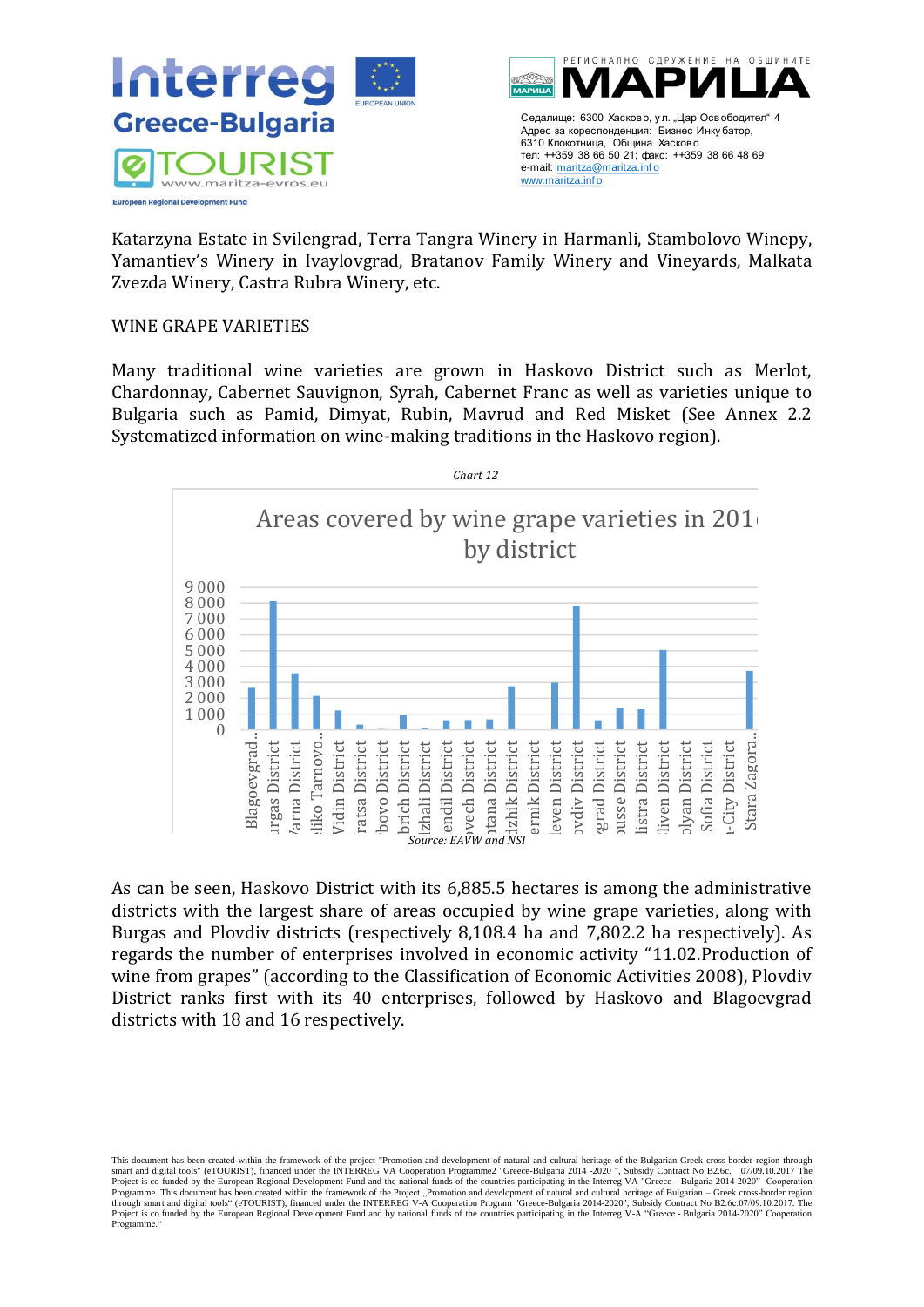



*Chart 13*



Of the total 6,885.5 ha of land covered by vineyards in Haskovo District, the areas covered by red wine varieties (5,520 hectares) are several times larger than those of white varieties (1,366 ha).



*Source: EAVW and MAFF, Agrostatistics Department*

Several types of red wine varieties are grown on the territory of Haskovo District, as the first place is occupied by Merlot with 3,456 ha, followed by Cabernet Sauvignon with 957 ha, Syrah with 313 ha, Pamid with 267 ha, Mavrud with 135 ha, Cabernet Franc with 122 ha, Côt with 691 ha, Rubin with 41 ha, Pinot Noir with 29 ha, etc.

This document has been created within the framework of the project "Promotion and development of natural and cultural heritage of the Bulgarian-Greek cross-border region through smart and digital tools" (eTOURIST), financed under the INTERREG VA Cooperation Programme2 "Greece-Bulgaria 2014 -2020 ", Subsidy Contract No B2.6c. 07/09.10.2017 The<br>Project is co-funded by the European Regional Developme Project is co funded by the European Regional Development Fund and by national funds of the countries participating in the Interreg V-A "Greece - Bulgaria 2014-2020" Cooperation Programm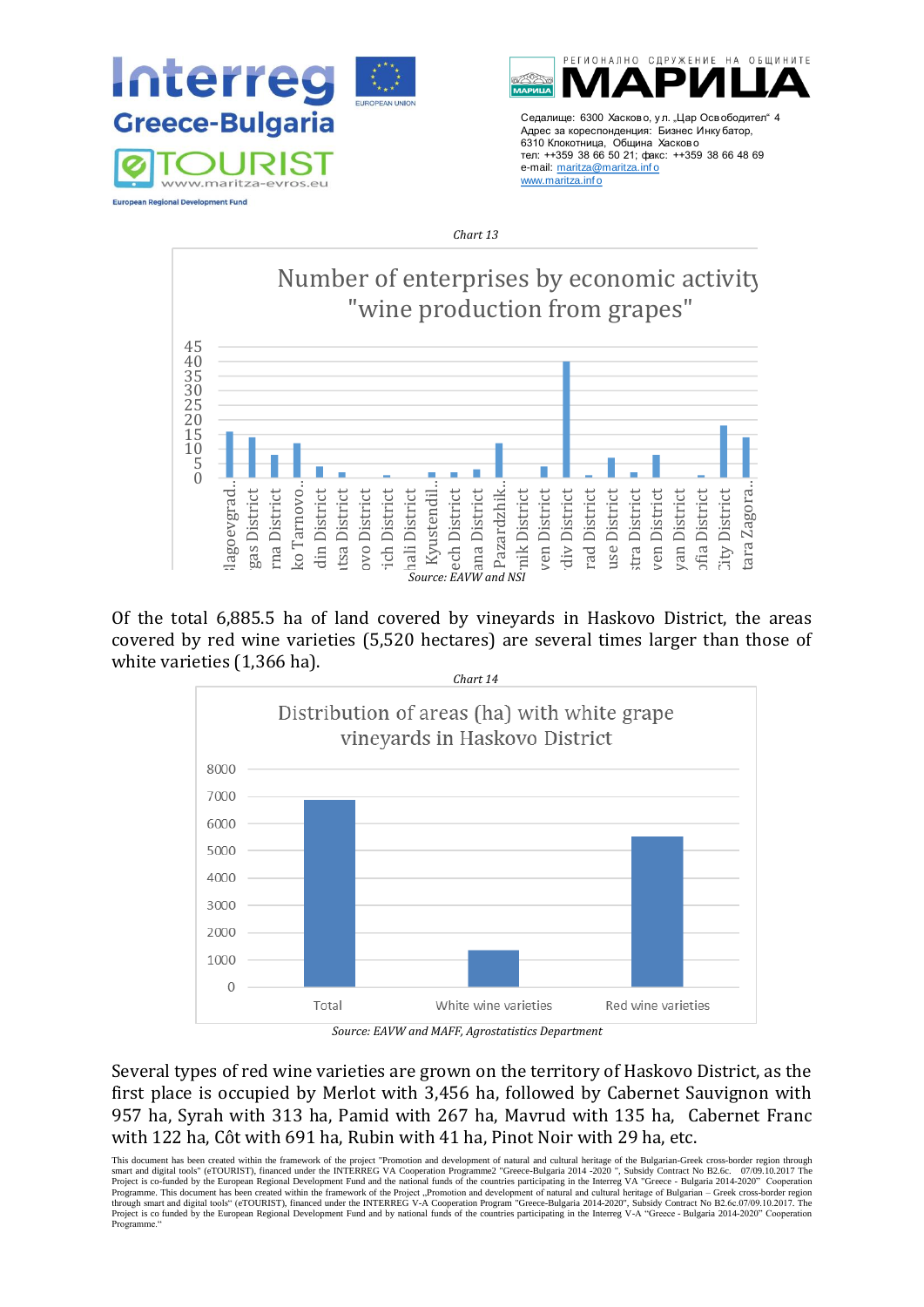





*Source: EAVW and MAFF, Agrostatistics Department*

Out of the white wine varieties, the first place goes to Red Misket with occupied areas of 359 ha, Dimyat with 256 ha, Chardonnay with 246 ha, Rkatsiteli with 177 ha, Sauvignon Blanc - 92 ha, Muscat Ottonel - 59 ha, Viognier - 49 ha, Tamyanka - 45 ha, Traminer - 21 ha, Semillon - 19 ha and others.



*Source: EAVW and MAFF, Agrostatistics Department*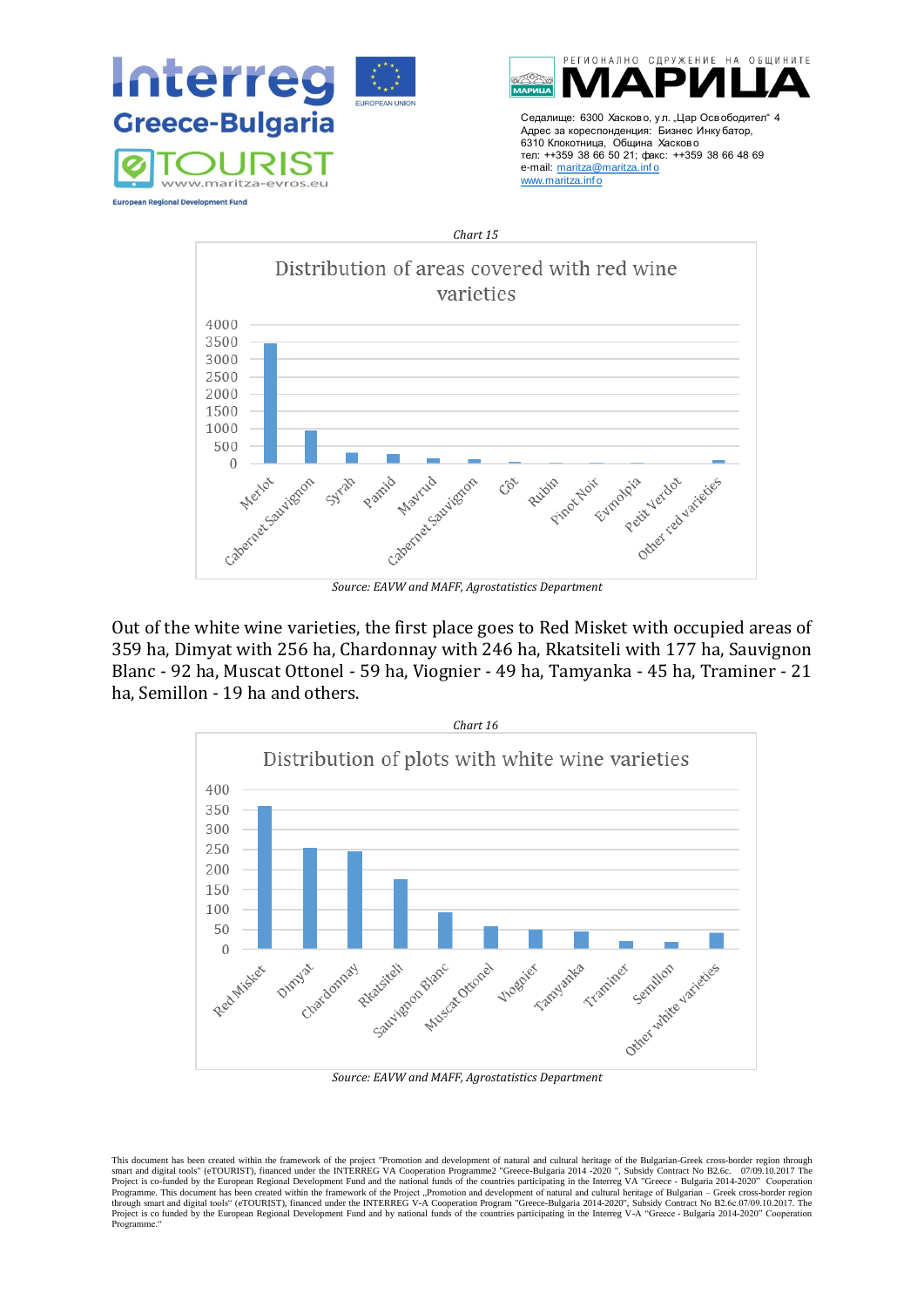



### UNIQUE WINE VARIETIES

## Among the unique wine grape varieties in Haskovo region most prominent are *Red Misket, Dimyat, Rubin, Mavrud and Pamid.*

#### RED MISKET

Red Misket is an old Bulgarian grape variety spread mostly in the Sub-Balkan region. It is the most frost-resistant Bulgarian variety. Its wine is interesting in colour with pink hues. There is evidence that this is a hybrid variety created by blending Riesling and Dimyat. Its aroma bears nuances of herbs, quince and honey. Red Misket wine can be tasted in the wineries in the region of Straldzha and Sungurlare. The areas occupied with Red Misket in the district of Haskovo amount to 359 ha.

#### RUBIN

Rubin is a local variety created by crossing two varieties - Nebbiolo and Syrah. Its wines are saturated in colour, and the taste is dense, with a soft finish. The aroma is intense, fruity, dominated by ripe blackberries, and when stored in oak barrels it develops jamlike nuances. The areas covered with the Rubin variety in the district of Haskovo are 41 ha.

#### DIMYAT

Dimyat is a typical Bulgarian white variety used for the production of dry white and aromatic wines and brandy. It develops a fruity aroma with strong nuances of ripe peach. The taste is light, with a pleasing freshness. It is best grown in the region of Varna, but is cultivated also in other parts of the country (Haskovo district). The areas covered by Dimyat are 256 ha.

#### **MAVRUD**

Mavrud is a very old local variety that has a rich purple-red colour and boasts excellent palatability and high density. The aroma is mellow, dominated by ripe berries and spices. It develops very well in the presence of oak. Areas occupied by Mavrud amount to 135 ha.

#### PAMID

Pamid is one of the oldest varieties growing on Bulgarian lands. It is spread throughout the Balkan Peninsula under different names. It is suitable for wine production and direct consumption. The wine produced by Pamid is light-red in colour. The fragrances are fresh, with fruity shades, elegant body and a soft finish. It is consumed young due to its low content of phenolic substances and does not respond well to oak contact. It is often used in coupage wines. Areas covered by Mavrud amount to 267 ha.

This document has been created within the framework of the project "Promotion and development of natural and cultural heritage of the Bulgarian-Greek cross-border region through smart and digital tools" (eTOURIST), financed under the INTERREG VA Cooperation Programme2 "Greece-Bulgaria 2014 -2020 ", Subsidy Contract No B2.6c. 07/09.10.2017 The<br>Project is co-funded by the European Regional Developme Programme. This document has been created within the framework of the Project "Promotion and development of natural and cultural heritage of Bulgarian – Greek cross-border region<br>through smart and digital tools" (eTOURIST) Project is co funded by the European Regional Development Fund and by national funds of the countries participating in the Interreg V-A "Greece - Bulgaria 2014-2020" Cooperation Programme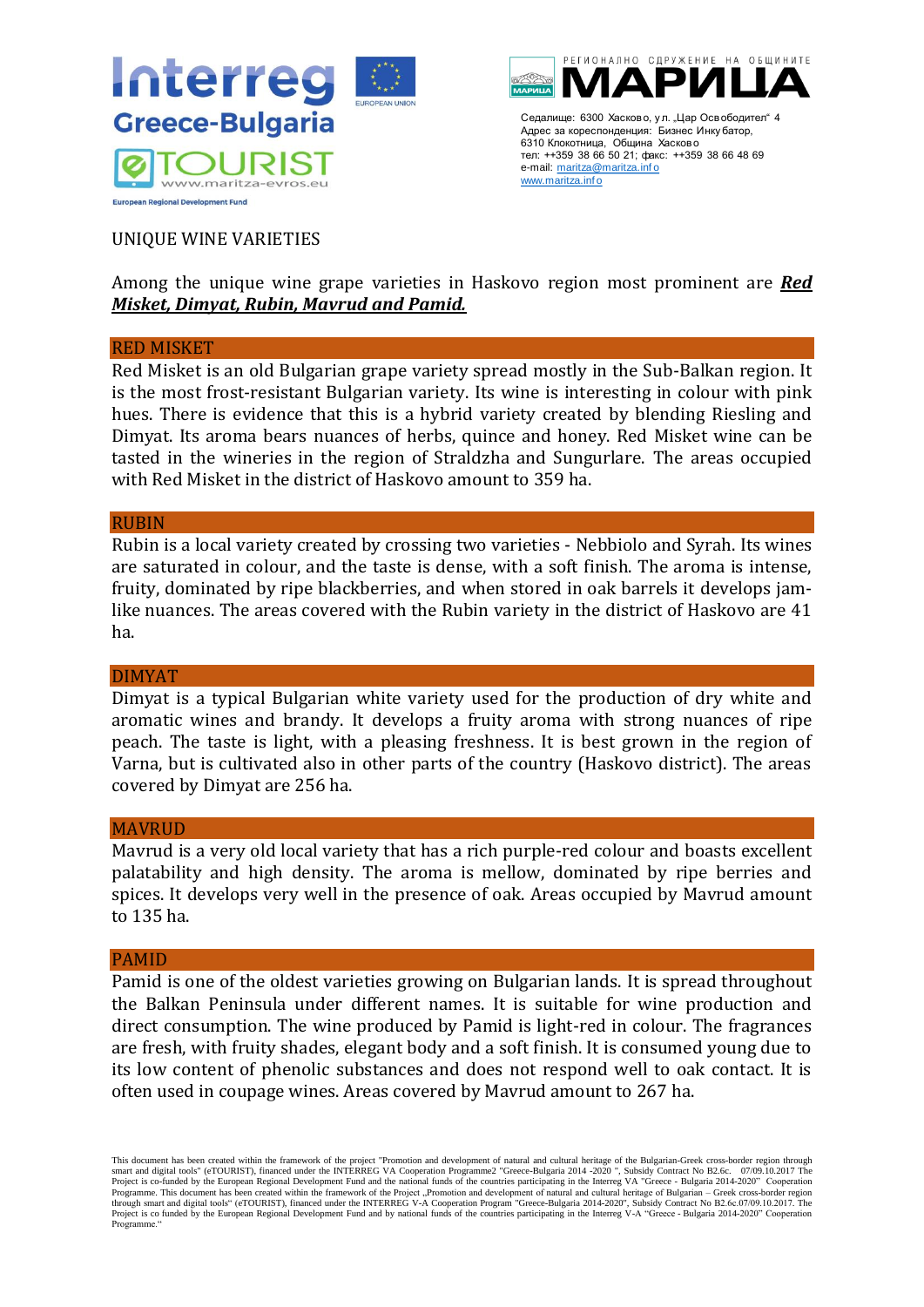



Several wineries in Haskovo district offer opportunities for tasting the unique wines of the region of superb quality.

## <span id="page-25-0"></span>TYPICAL WINE GRAPE VARIETIES FOR THE REGION AND EVALUATION OF THEIR ADDED VALUE TO THE REGION'S ECONOMIC DEVELOPMENT

As we have already mentioned, Haskovo district is one of the regions with the highest share of wine grape varieties in the Republic of Bulgaria, with many traditional varieties grown in the territory. According to data of the EAVW and the Agrostatistics Department with the Agriculture Ministry, among the red wine grape varieties the highest share goes to Merlot with 3456 ha, followed respectively by Cabernet Sauvignon with 957 ha, Syrah with 313 ha, Pamid with 267 ha, Mavrud with 135 ha, Cabernet Franc with 122 ha, Côt with 691 ha, Rubin with 41 ha, Pinot Noir with 29 ha, etc. Among white wine grape varieties the highest share goes to Red Misket 359 ha, Dimyat with 256 ha, Chardonnay with 246 ha, Rkatsiteli with 177 ha, Sauvignon Blanc – 92 ha, Muscat Ottonel - 59 ha, Viognier - 49 ha, Tamyanka - 45 ha, Traminer - 21 ha, Semillion - 19 ha, etc. Out of the seven varieties unique for Bulgaria - Red Misket, Gamza, Dimyat, Rubin, Mavrud, Pamid, Shiroka Melnishka vine, five can be found in Haskovo District.

The finding that Haskovo District has enormous potential for the development of the wine-growing sector is also confirmed by the survey conducted among the population. Almost half of the respondents (47.4%) refer to viticulture and wine-making as the most profit-yielding agricultural activity at the moment. Overall, this is the highest share and shows not only the financial dimensions of the activity but also the cultural and moral value of wine-growing for the respondents.

A significant part of the respondents - over ¾ - have given an answer to the question of which wine varieties they perceive as traditional. The list is headed by Merlot (87%) and ends with Rubin (4.2%). It should be noted here that the Merlot variety has a much wider area of production than Haskovo region, but the respondents refer to the properties of the Merlot from their respective sub-region as they are advertised on the market (for example, Merlot from Stambolovo, etc.). Among the respondents' preferences interest is clearly manifested not only in wine varieties, but also in the dessert varieties.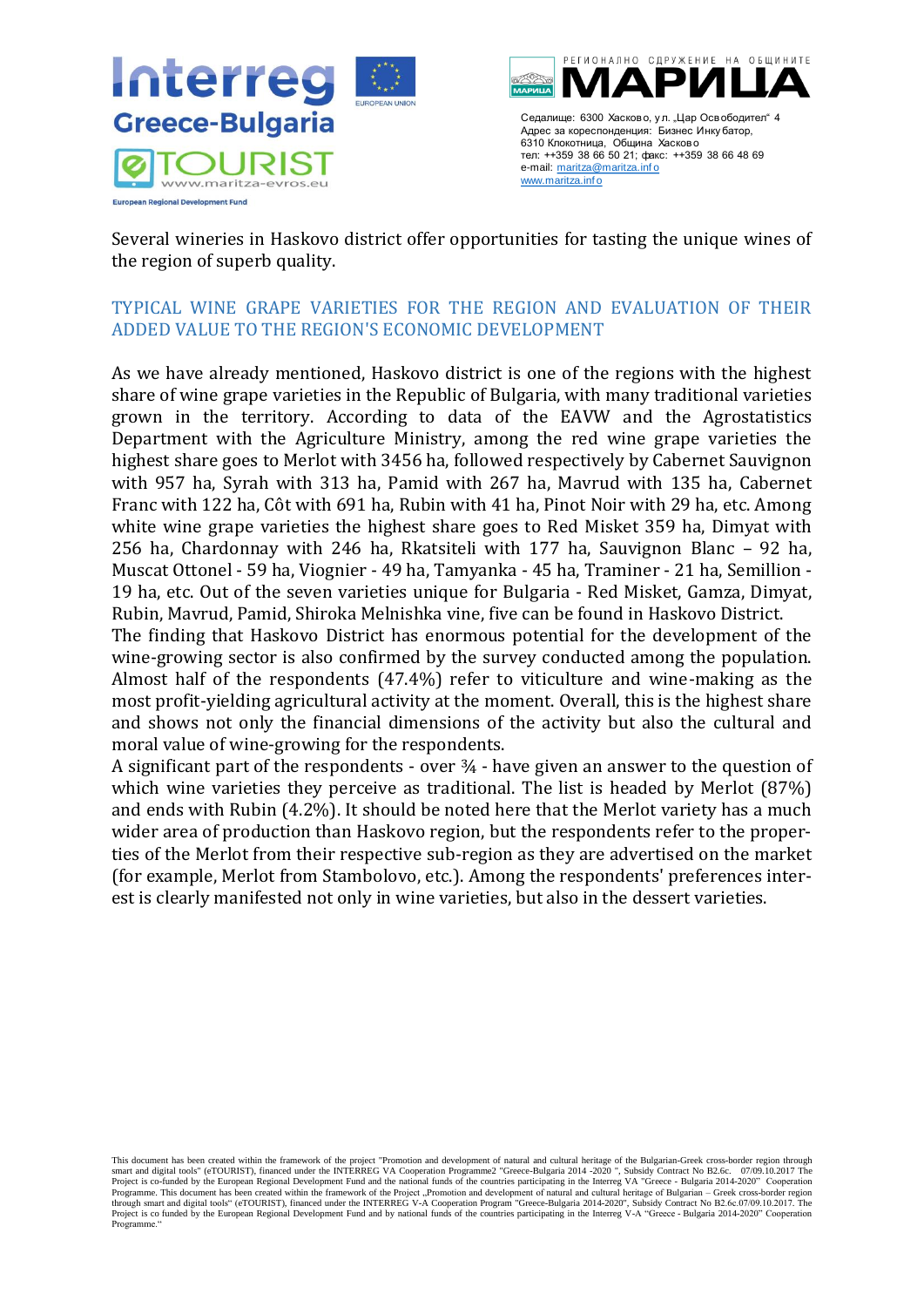



e-mail: maritza@maritza.info

www.maritza.inf o

#### *Chart 17*



rieties have the potential for the highest added value for the economic development of A significant share of the respondents (48%) also answer the question about which vathe area, as the list here includes only three varieties. Obviously in this selection, people rely more on the mass popularity and preferences (Merlot), than on the specificity (the varieties Mavrud, Pamid, Red Misket) – i.e. people believe that something which is more well-known and a favourite among lovers of wine, can attract more people than something more specific, albeit more unique – or in other words, the target group of Merlot wines is much wider than that of Mavrud, respectively there is greater economic potential for them (see chart below). Among the grape varieties with the highest added value, we can also point to Red Misket and Dimyat.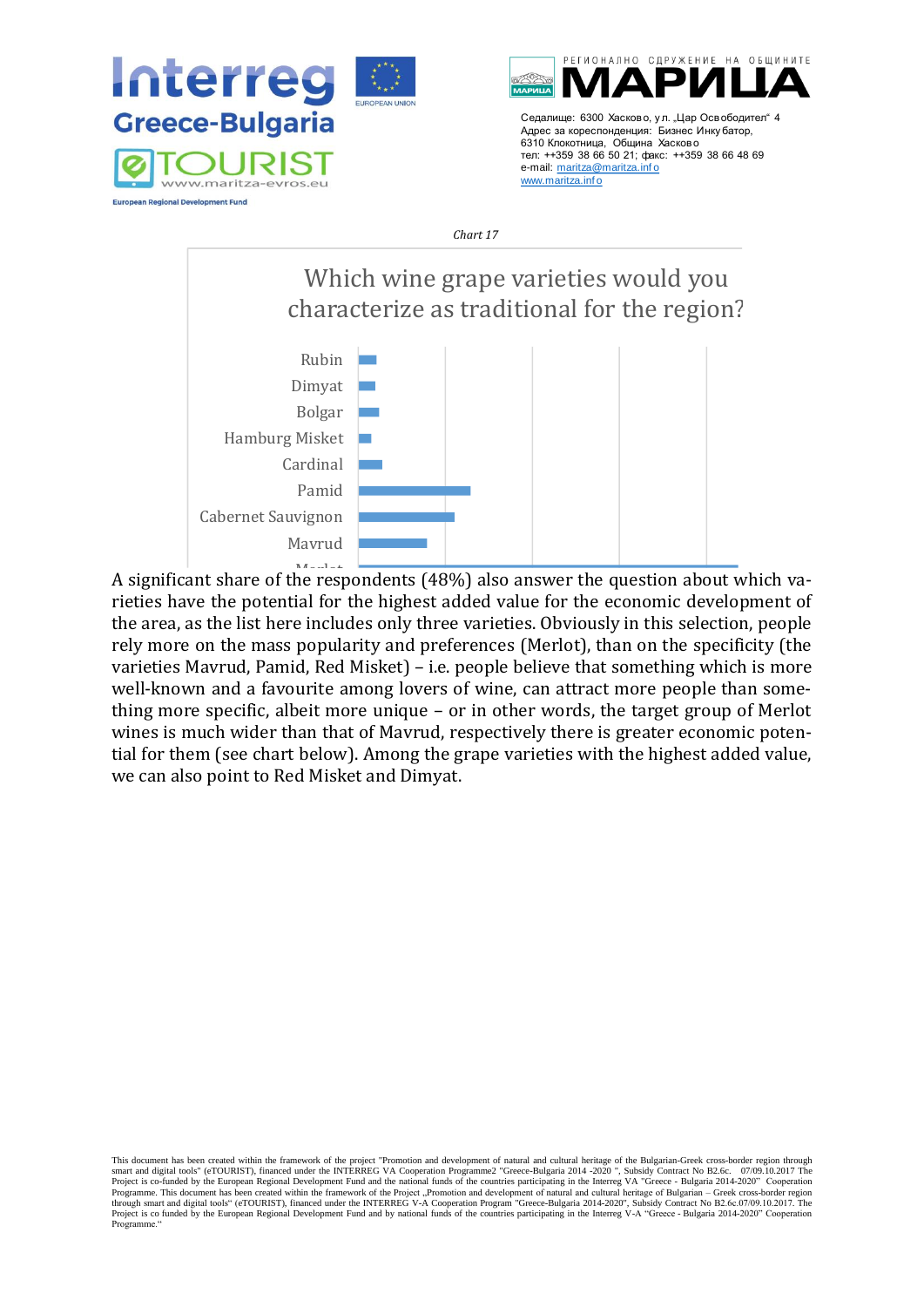





The perception among local people of Haskovo District as part of a main wine-growing region in the country at the moment, with traditions and great potential for boosting tourism, is clearly registered through the high degree of consensus with the listed statements. At the same time, they give a lower assessment to the extent to which Haskovo region has been promoted with these assets and they are well-known to the national public, i.e. they still have unused potential due to lack of awareness.

| To what extent do you agree with each of the following statements?                | Rating $(1-7)$<br>High score (5-7) |
|-----------------------------------------------------------------------------------|------------------------------------|
| Wine-growing can greatly stimulate the development of tourism in Haskovo district | 5.69                               |
| Wine-growing is a traditional livelihood for people in Haskovo district.          |                                    |
|                                                                                   | 5.54                               |
| Haskovo district is currently one of the main wine-growing regions in Bulgaria.   | 5.50                               |
| The wine-growing features of Haskovo are sufficiently well-known nation-wide.     | 4.53                               |

Respondents give high scores for the degree of preservation of traditional practices for growing wine grape varieties (5.62), which is a higher score for the degree of preservation in comparison with that of culinary traditions (4.78).

|                                                                                                                 | Rating $(1-7)$<br>High score (5-7) |
|-----------------------------------------------------------------------------------------------------------------|------------------------------------|
| To what extent have the practices for growing traditional wine varieties in Haskovo district<br>been preserved? | 5.62                               |
| To what extent have the local culinary traditions in Haskovo district been preserved?                           | 4.78                               |

#### According to respondents, wineries, wine cellars, and wine tasting opportunities can

This document has been created within the framework of the project "Promotion and development of natural and cultural heritage of the Bulgarian-Greek cross-border region through smart and digital tools" (eTOURIST), finance Project is co funded by the European Regional Development Fund and by national funds of the countries participating in the Interreg V-A "Greece - Bulgaria 2014-2020" Cooperation Programme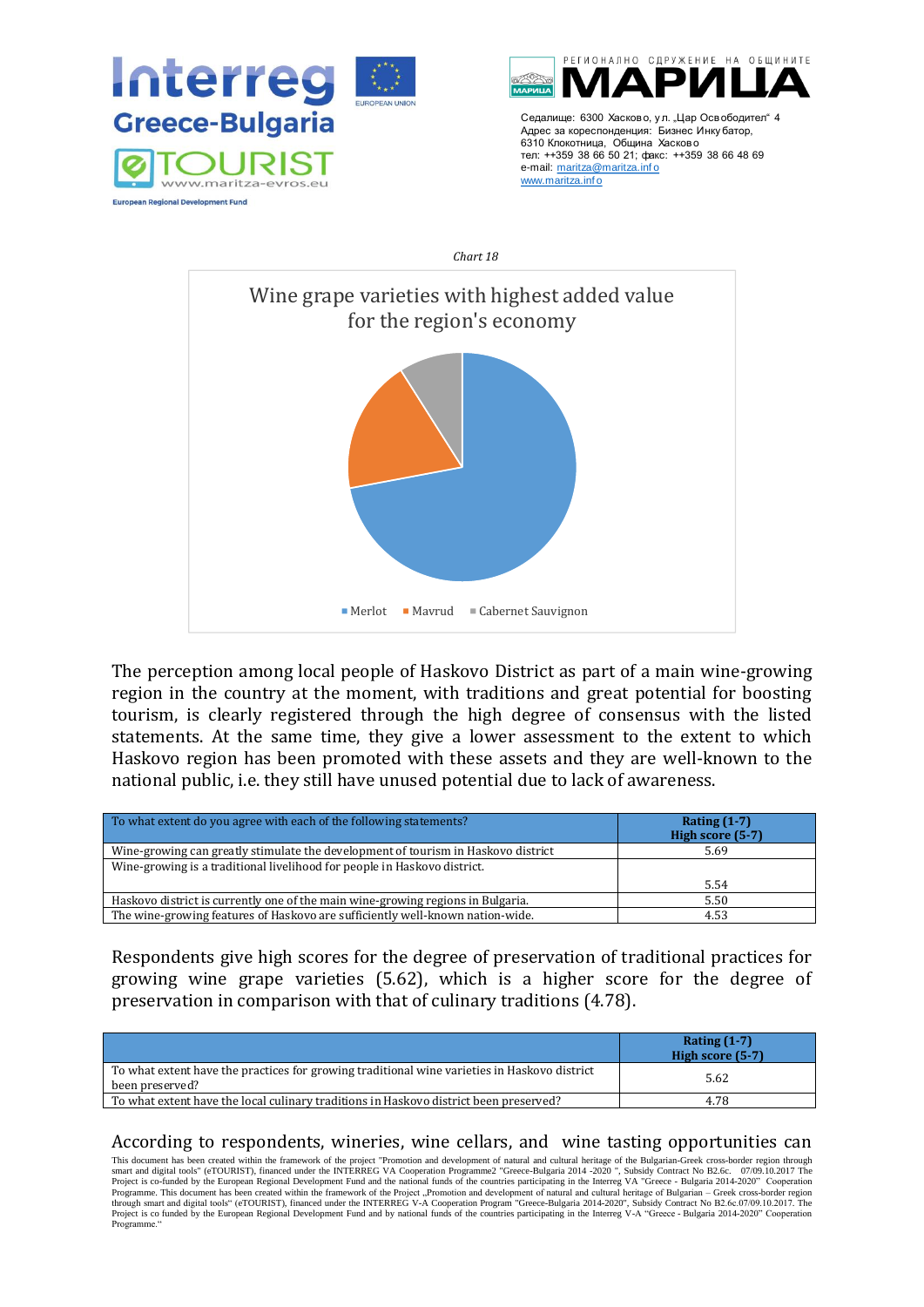



attract visitors to the region to the highest extent, as for this purpose they attach more importance to the organization of the events rather than to local cuisine itself.

| To what extent can tourists from Bulgaria and abroad be attracted to the area by any of<br>the following: | Rating $(1-7)$<br>High score (5-7) |
|-----------------------------------------------------------------------------------------------------------|------------------------------------|
| wineries, wine cellars, wine tasting opportunities                                                        | 5.60                               |
| culinary events and customs, festivals                                                                    | 5.53                               |
| local cuisine                                                                                             | 5.38                               |

### <span id="page-28-0"></span>EXAMINED POSSIBILITIES FOR PROMOTING HASKOVO AS A WINE-GROWING REGION

The global supply of wine is becoming increasingly important, especially in the European market segment. This leads to lower transportation and bottling costs, as glass in the European Union is cheaper than in other wine-producing countries. Wine on tap is increasingly marketed as a commodity, as the brands remain the same on the consumer level but with different components behind it. This makes European buyers less concerned about the origin of the wine, and this in turn provides opportunities for all wine producers in Bulgaria and, in particular, in Haskovo district.

The reverse aspect of the increased global supply is the quest for authenticity among wine consumers. There is a growing awareness of the authenticity among the more discerning customers in terms of traditional wine-making and viticulture, the use of endemic grape varieties, even the way in which the wine is transported and packaged. Producers in developing countries have to overcome the feeling of doubt among consumers about the product's origin, new varieties, the exotic image and fair working conditions at the production facilities. One way is to prove authenticity through certification schemes or geographical indications of a product<sup>3</sup>. A geographical indication (GI) is a sign used to identify a product as originating in the territory of a particular country, region or locality where its quality, reputation or other characteristic is related to its geographical origin. Geographical indication can serve as a valuable tool for distinguishing local products (wines and foodstuffs) from competitive ones. In this way, the market will be more comfortable with the integrity of the label and less concerned about smuggling, counterfeiting or illegal blending.

Census surveys in Europe show that the Old Continent is facing an aging population. By 2050, about 28% of the European population is expected to be at the age of 65 years and older, compared to 19% in 2015. This aging population is a growing niche on the European wine market. In principle, consumers in this niche drink less wine, but more frequently. Therefore, the combination of spa/recreational and even food tourism could significantly increase the number of tourists in the Haskovo region. On the other hand, young wine consumers, so-called millennials (people born between 1982 and 2000) are often perceived as more adventurous in their tastes. They crave to experience new regions with affordable pricing and wine. Their influence on the wine market is

<sup>3</sup> https://ec.europa.eu/info/food-farming-fisheries/food-safety-and-quality/certification/quality-labels

This document has been created within the framework of the project "Promotion and development of natural and cultural heritage of the Bulgarian-Greek cross-border region through<br>smart and digital tools" (eTOURIST), finance Programme. This document has been created within the framework of the Project "Promotion and development of natural and cultural heritage of Bulgarian – Greek cross-border region<br>through smart and digital tools" (eTOURIST) Project is co funded by the European Regional Development Fund and by national funds of the countries participating in the Interreg V-A "Greece - Bulgaria 2014-2020" Cooperation Programme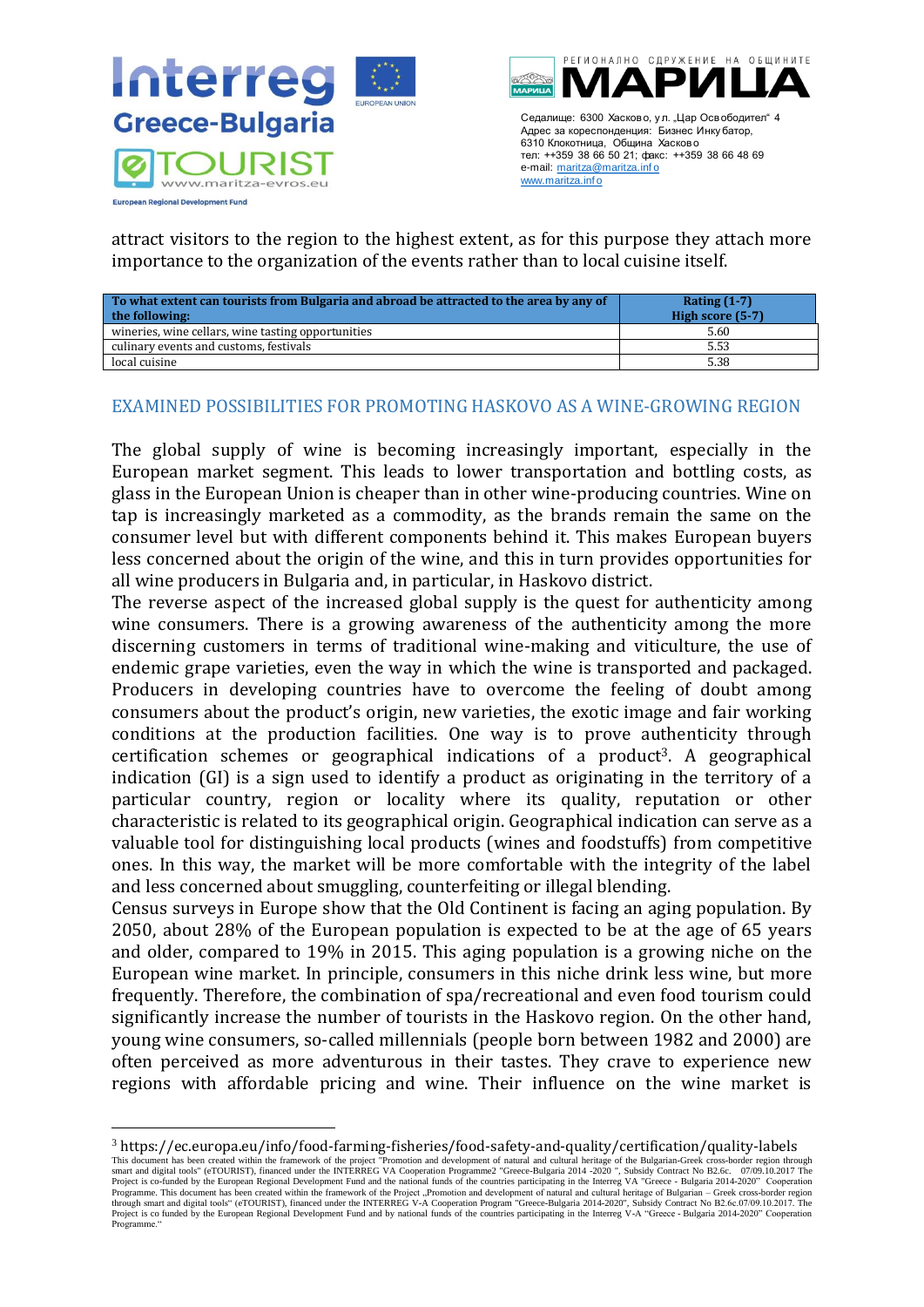



increasingly growing. A British survey reveals that they view wine as a social drink and the wine they purchase accounts for 29% of the total volume of traded wine (Wine Intelligence, 2016). The wine industry will have to respond better to their needs, requiring a stronger focus on experience and emotional engagement with consumers in communications. Being visible in social media can be an important strategy for promoting local wine production. It might be a good idea to focus on countries importing wine and not having a large-scale internal or well-established traditional wine production like Britain, Belgium, the Netherlands, Scandinavian countries, but also Germany. The millennials on these markets are more open to experimental wines, but they are generally not very loyal to the brand. They are constantly looking for a new and unique experience. In order to satisfy the demand for unique experiences, one could suggest ways to combine it with cultural tourism or any other type of tourism, and this, in turn, could contribute to the region's economic prosperity.

Based on what has been written so far and taking into consideration the world trends in wine production, we suggest the following *opportunities for promoting Haskovo region as a wine-growing region*:



#### **This document has been created within the project "Project "Project "Project "Project "Project "Project cross-border region through and cultural heritage of the Bulgarian-Greek cross-border region through and cross-border** smart and digital tools  $\mathcal{L}$  (eTOURIST), financed under the INTERREG VA Cooperation  $\mathcal{L}$  and  $\mathcal{L}$ . The INTERREG VA Cooperation  $\mathcal{L}$ **OPTIONS FOR COMBINING WITH CULTURAL, GASTRONOMIC, ECO (GREEN TOURISM, ALTERNATIVE TOURISM, ORGANIC PRODUCTS) AND HEALTHCARE (BALNEO, SPA AND WELLNESS), FESTIVAL,**

Progressive Comparison in this been created within the framework of the Projector Party and Comparison and the meaning in the meaning in the meaning of Bulgaria – 0.000–0.000 comparison in the framework of the Projector of Project is co funded by the European Regional Development Fund and by national funds of the countries participating in the Interreg V-A "Greece - Bulgaria 2014-2020" Cooperation Programme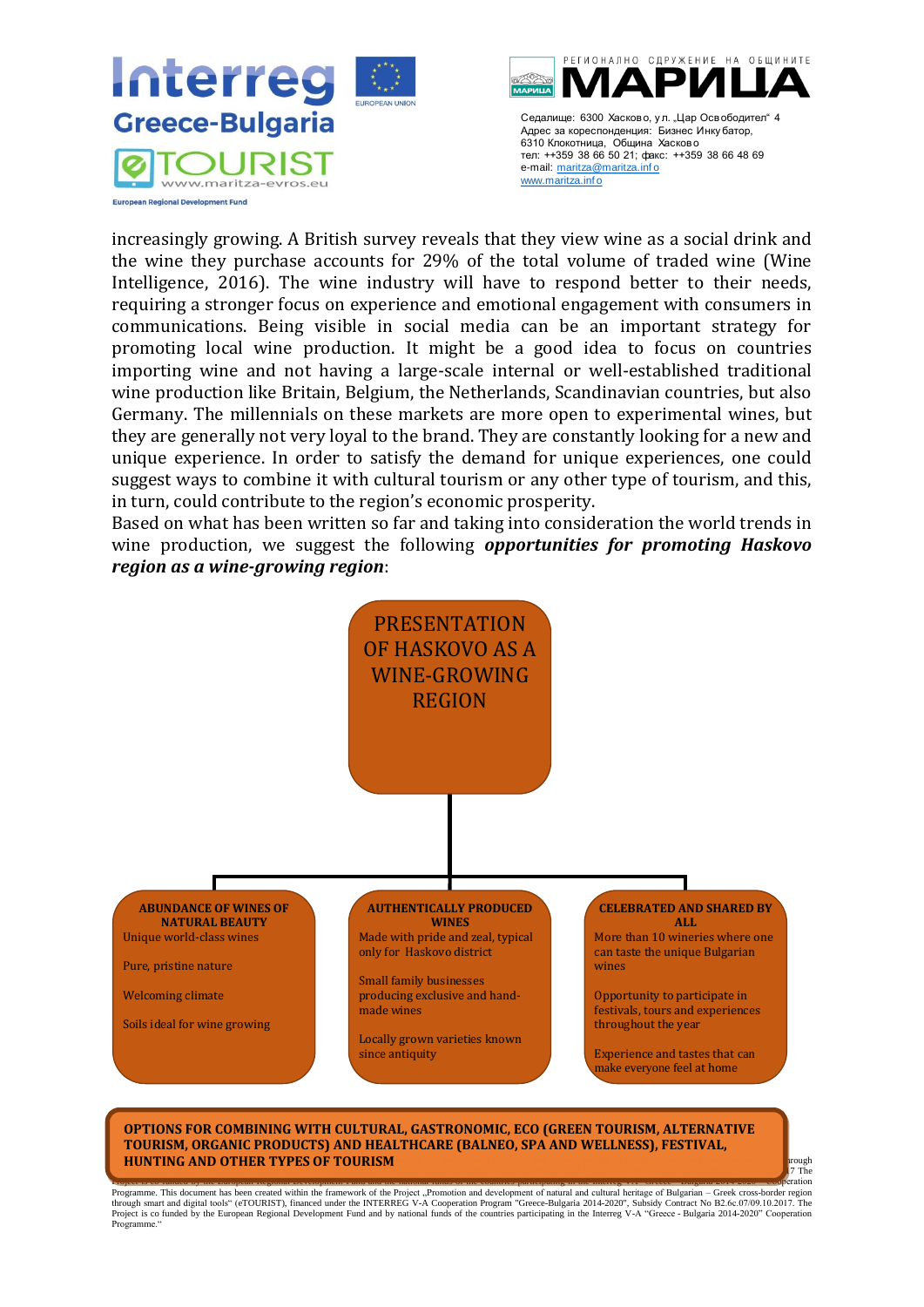



Haskovo District could be promoted as a wine-growing region with its traditional and unique wines at the following events:

- ❖ World Bulk Wine Exhibition held annually in Amsterdam;
- ❖ Wine Festival in Basel, Switzerland, which takes place annually in late October and early November;
- ❖ Wine Expo held annually in October in Warsaw, Poland;
- ❖ Wine Festival in Krakow, Poland, held annually in November;
- ❖ Expo Drink and Wine held annually in October November in Bucharest, Romania;
- ❖ Salon du Vin in Sofia, Bulgaria, also held annually at the end of the year;
- ❖ Event with an emphasis on technologies for producing wine, fruit juices and agricultural crops in Stuttgart, Germany, which is held once every two years;
- ❖ Sparkling Wine Technology Exhibition held annually in mid-October in Epernay, France;
- ❖ Salon Internacional del Club de Gourmets and Wine Festival held annually in April in Madrid, Spain;
- ❖ International Wine Festival held annually in March in London, UK;
- ❖ International Trade Fair for viticulture, oenology and technologies for olive growing and oil production annually held at the end of February in Verona, Italy;
- ❖ Wine Exhibition held annually in May in Vilnius, Lithuania;
- ❖ International Wine Fair which takes place every two years in May in Brno, Czech Republic, and others.

In conclusion, we can summarize the following – Haskovo has enormous potential as a wine-growing region with exceptionally favourable conditions for the development of wine tourism, but this potential is not yet well-developed. At present, there are quite a few actions but still insufficient for the promotion of wine routes to different winemaking centres, which combine the visit to a winery with other attractions. In comparison, 5% of tourist destinations in Italy for 2012 were selected because of the local food and wine, as 64.3% were foreign tourists and 35.7% Italians. Budget revenue from food and wine tourism was steadily growing, reaching a turnover of about five billion in 2012.<sup>4</sup> This is why, in an effort to promote culinary and wine routes, the Italian National Tourist Board currently takes measures to search for local recipes passed down from generation to generation and to raise funds for media campaigns, emphasizing on the good taste qualities of the local wines. Italy's tourist sector tops the

<sup>4</sup> "A new economic model for Italian farms: wine and food tourism", Journal of Management of Knowledge, Economics and Information Technology, Special Edition, 2013.

[http://www.scientificpapers.org/wp-content/files/16\\_Lanfranchi-](http://www.scientificpapers.org/wp-content/files/16_Lanfranchi-A_New_Economic_Model_for_Italian_Farms_the_Wine__Food_Tourism.pdf)

[A\\_New\\_Economic\\_Model\\_for\\_Italian\\_Farms\\_the\\_Wine\\_\\_Food\\_Tourism.pdf](http://www.scientificpapers.org/wp-content/files/16_Lanfranchi-A_New_Economic_Model_for_Italian_Farms_the_Wine__Food_Tourism.pdf)

This document has been created within the framework of the project "Promotion and development of natural and cultural heritage of the Bulgarian-Greek cross-border region through<br>smart and digital tools" (eTOURIST), finance Programme. This document has been created within the framework of the Project "Promotion and development of natural and cultural heritage of Bulgarian – Greek cross-border region<br>through smart and digital tools" (eTOURIST) Project is co funded by the European Regional Development Fund and by national funds of the countries participating in the Interreg V-A "Greece - Bulgaria 2014-2020" Cooperation Programme